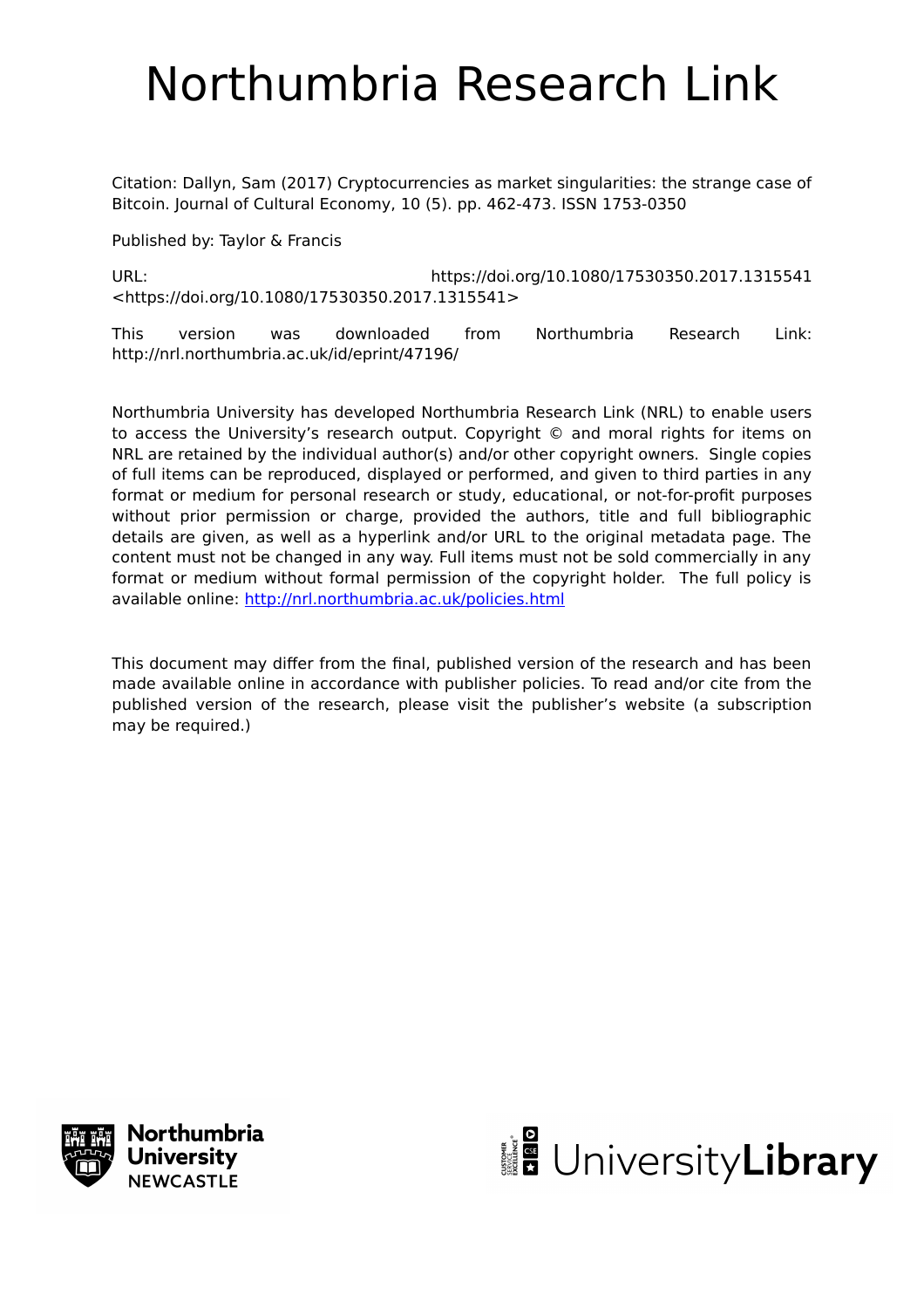# **Journal of Cultural Economy**



# **Cryptocurrencies as market singularities: The strange case of Bitcoin**

|                                     | Journal: Journal of Cultural Economy                                 |
|-------------------------------------|----------------------------------------------------------------------|
|                                     | Manuscript ID   RJCE-2016-0066.R3                                    |
| Manuscript Type:   Original Article |                                                                      |
|                                     | Keywords: digital technology, ideology, politics, valuation, markets |
|                                     |                                                                      |

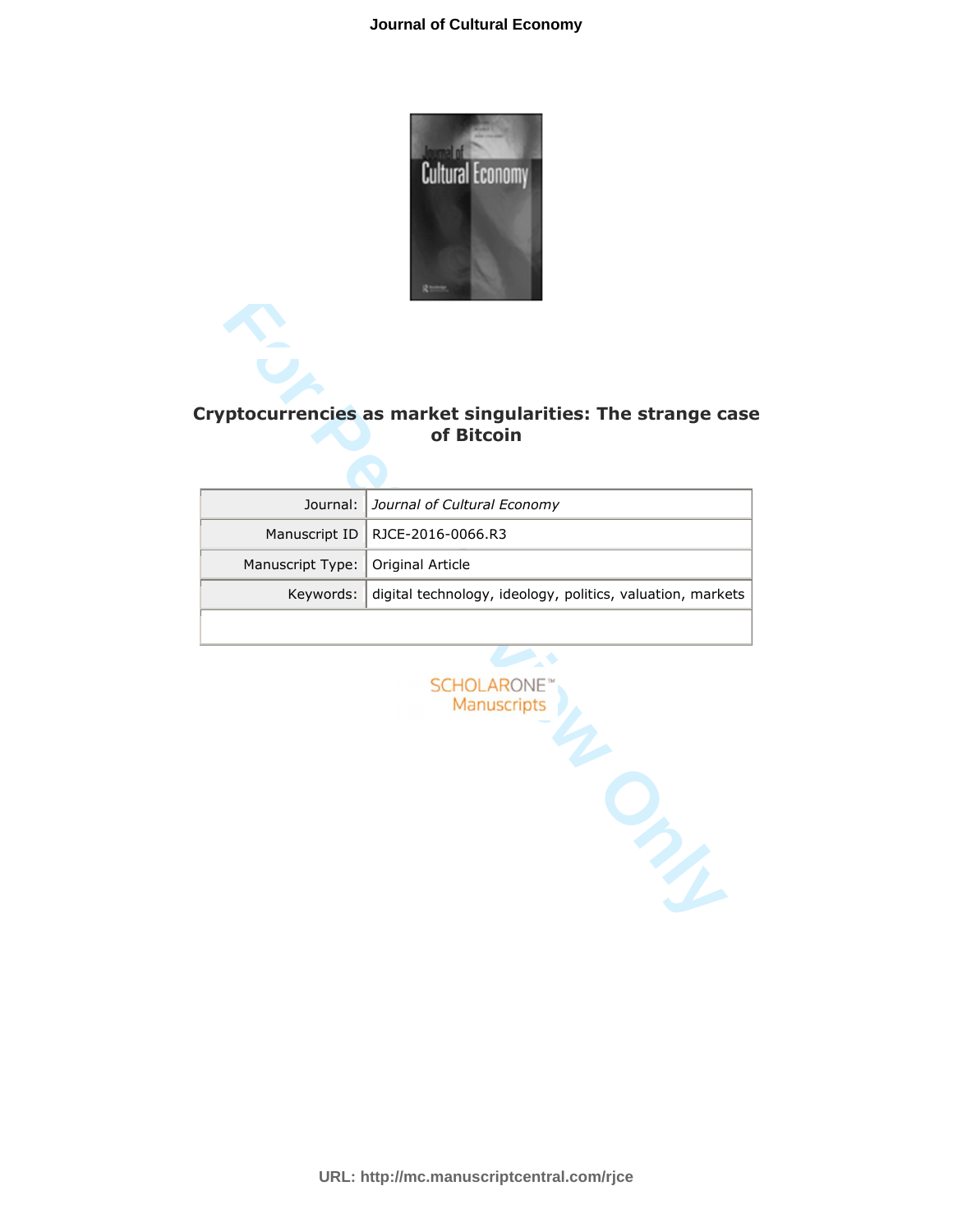#### **Cryptocurrencies as market singularities: The strange case of Bitcoin**

#### **ABSTRACT**

*Formalies it as a jinancial bubble about to collapse including from*<br> *Formalig economists; its price value has proven to be more durable that<br>
redicted. To explain this durability, Karpik's conception of market singulo<br> Since its creation in 2009 the electronic currency Bitcoin has generated volumes of online debate in the business press. While there have been plenty of economic arguments situating it as a financial bubble about to collapse including from Nobel Prize winning economists; its price value has proven to be more durable than many have predicted. To explain this durability, Karpik's conception of market singularities is used to understand the Bitcoin phenomenon by outlining the beliefs that maintain Bitcoin's status as a volatile financial asset. Market singularities are markets for particular kinds of goods and services that are of uncertain and incommensurable value. Singularities markets have communities of followers and a distinctive belief system that ascribes value to a particular product, service, or asset. Developing Karpik's conception, the paper explores the libertarian political belief system that surrounds Bitcoin's status as a financial asset. I also outline some political tensions within the electronic currency community concerning governance and centralization.* 

# **KEYWORDS**

Bitcoin; libertarianism; Karpik; market singularities; judgment devices; beliefs

The electronic currency Bitcoin that emerged in 2009 created by Satoshi Nakamoto (Nakamoto, 2009) (a name widely believed to be a pseudonym of some description) is undoubtedly the most significant intervention in the field of electronic currency. Despite many notable predictions of its imminent demise, coming from Nobel Prize winning economists (Krugman, 2013a; Shiller, 2014) amongst others, it still exists as a significant entity in the financial landscape. Bitcoin has gained widespread recognition through online media, and despite high volatility it remains a marginal but distinctive financial asset (Moore and Christin, 2013). Here I consider why the price value of this peculiar asset has proven to be more durable than many of the critical predictions have suggested (see for example Williams, 2013).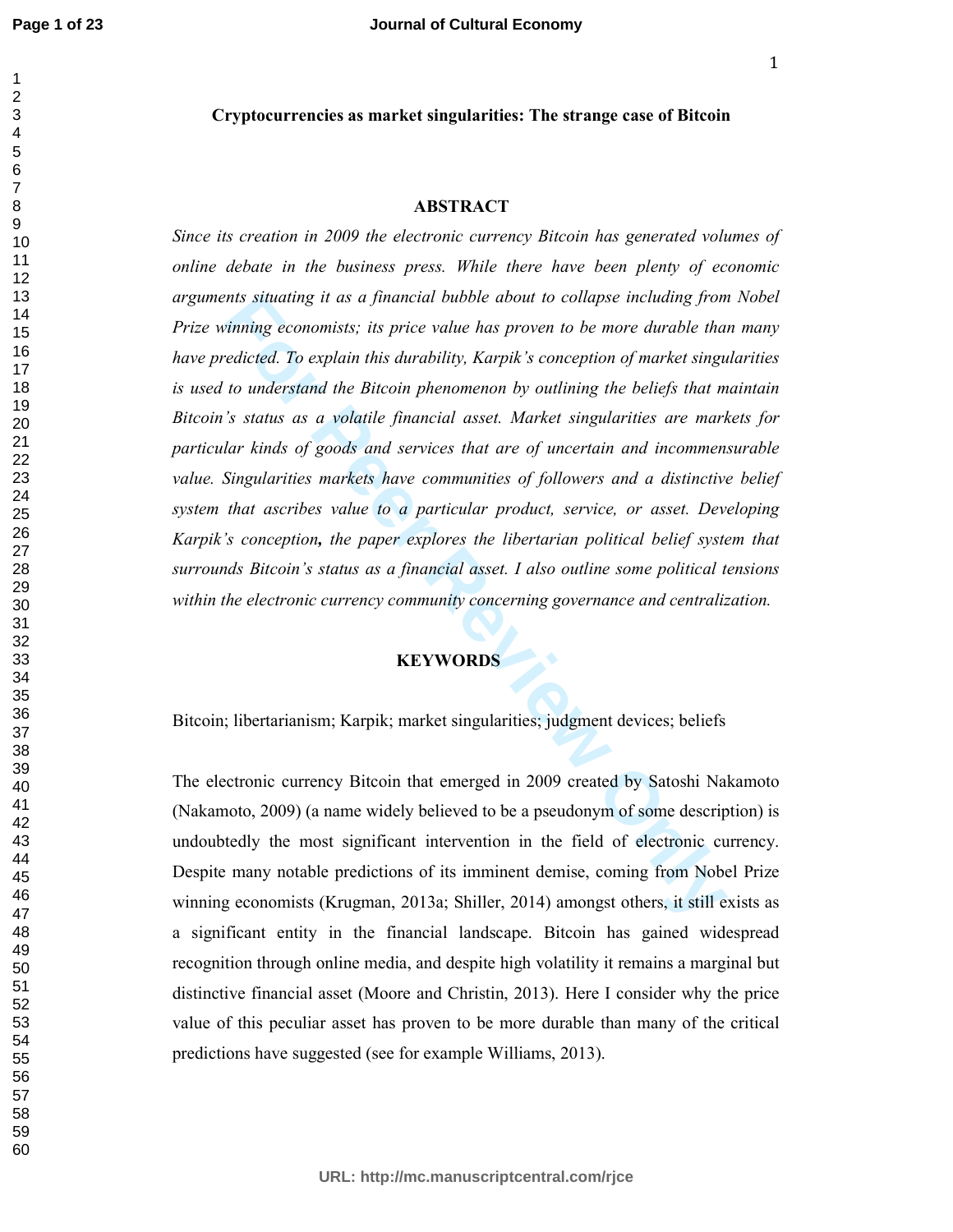Karpik's (2010: 10) conception of market singularities can be defined loosely as markets for goods and services, which are of uncertain and incommensurable value. Now this is clearly a broad category but it refers to everyday goods and services, like records or legal services, as well as more exclusive entities, such as works of art or fine wines. Singularities are *distinctive* goods and services that are based around specific kinds of knowledge and judgment (Karpik, 2010: 11). The markets around these goods and services are shaped by communities of followers who believe in these singularities and make a judgment about their worth.

books and services are shaped by communities of followers who believe in<br>tries and make a judgment about their worth.<br>
It less clearly a multifaceted concept and at least two dimensions of value<br>
the following analysis of Value is clearly a multifaceted concept and at least two dimensions of value are in play in the following analysis of the Bitcoin market: value established through market price, which is the predominant conception of value within economics; and value understood as a collective ascription of worth (see Burling, 1962; see also Guyer, 2004: 84). The two dimensions of value are complimentary since one is more likely to invest in something if you consider it to have worth, but the key argument here is that one cannot understand the reasons for Bitcoin's economic value without examining the non-economic and social elements supporting its value. This latter conception of value can be understood as a social ascription of worth that is centred on knowledge, belief and judgment (Karpik, 2010). As Guyer (2004: 84) notes, this cannot be reduced to price, since price indicators do not provide the criteria with which to judge *how* or *why* something has worth or quality. As Karpik (2010) highlights, judgements of worth must be established through social processes of valuation (see also Caliskan, 2004), in which knowledge and belief plays a key role.

Karpik's conception of market singularities can add to the analysis of Bitcoin by highlighting the role of belief systems and judgment in sustaining its price value. While previous cultural economy analysis of price valuation has focused on how prices are made and produced (Caliskan, 2007) and how ascriptions of quality relate to particular markets (Guyer, 2004), Karpik's conceptual toolkit gives us some additional tools to examine the social processes of valuation within particular, distinctive and incommensurable, goods and services markets. His analysis also highlights the role of belief which is particularly important in the Bitcoin market.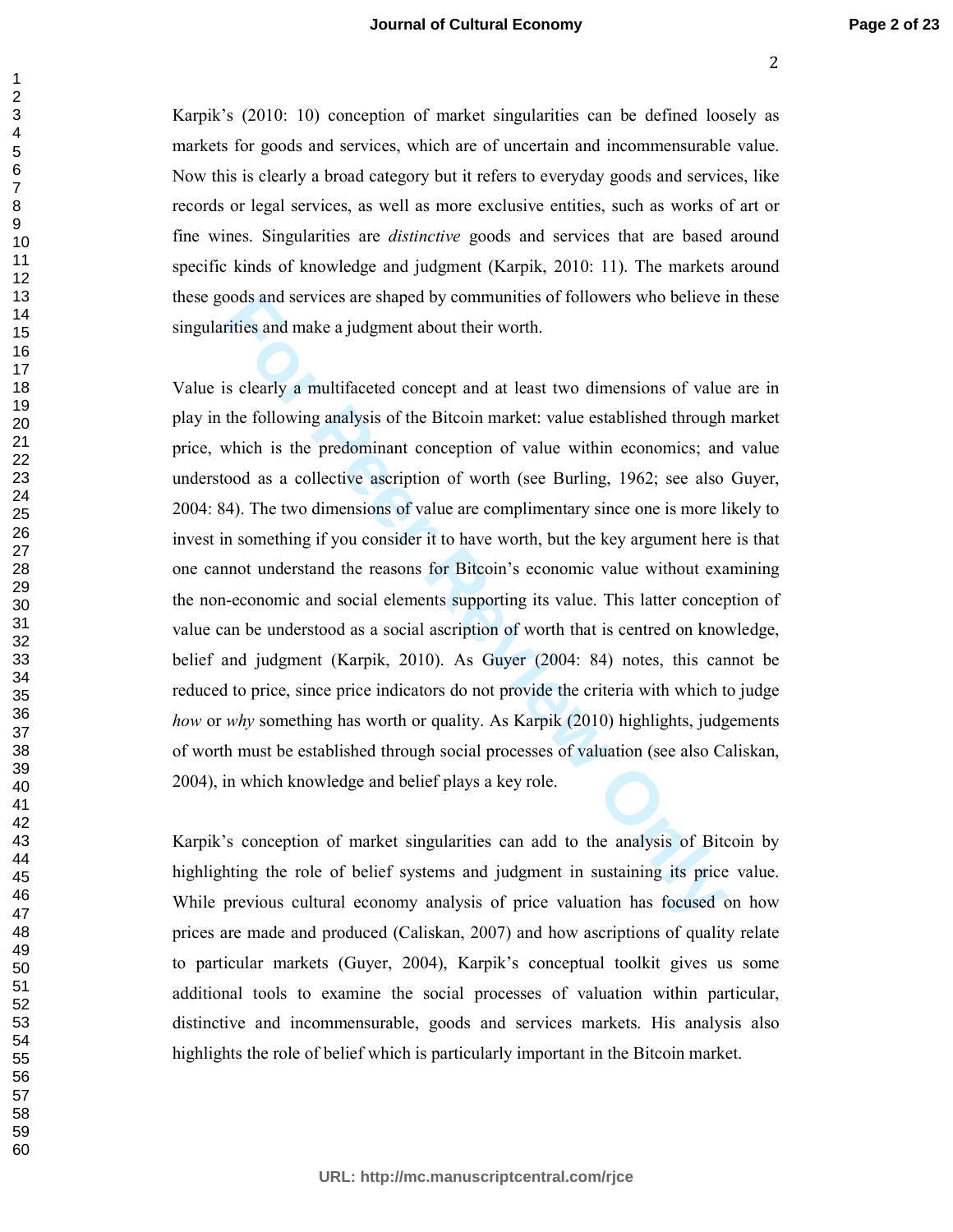#### **Journal of Cultural Economy**

In this context, beliefs are understood as viewpoints. While belief systems refer to established and interconnected sets of viewpoints and practices. These belief systems can also be named and characterised as ideological and in doing so one situates them as political. The political denotes points of conflict or disagreement, which can occur around and *within* singularities markets. Broadly speaking, a political belief is a view about how the social world *should* operate that is in conflict with others.

ortain extent all markets are underpinned by belief systems, including field that these belief systems are more pronounced in some marke Conventional economic analysis tends to focus on information and calcular extends of To a certain extent all markets are underpinned by belief systems, including financial investments. But these belief systems are more pronounced in some markets than others. Conventional economic analysis tends to focus on information and calculation as determinants of price value rather than beliefs**.** Indeed, economists have often dismissed Bitcoin on the basis that it has no underlying real value (see for example Cheah and Fry, 2015) since it is not supported by the state or any legal authority unlike national fiat currency. In contrast to this, Karpik (2011) draws out the importance of judgment and particular kinds of knowledge which give life to and sustain particular markets through socially ascribing worth. Given that Bitcoin is by far the most widely recognised cryptocurrency, it is the principal focus of the analysis that follows. However, in the final section of the paper in order to highlight the political tensions *within* cryptocurrency markets I will broaden the analysis to other cryptocurrency communities.

Not a physical entity as such, Bitcoin works through an expanding record of transactions, all of these transactions are readable and the history of previous transactions validates future transactions (Böhme et al., 2015: 215). Thus one of the key advantages that Bitcoin is meant to have over government fiat currencies is that because Bitcoin works through cryptography and peer2peer transactions there is no central authority either issuing the currency or regulating it. Instead, Bitcoin are bundled into blocks, blocks are generated through a computer mining process to discover a hash code, which when discovered releases the next block of Bitcoin. A key claim in this paper is that the durability of Bitcoin's price value is sustained by the belief system of the community that surround it. Drawing on Karpik's (2010) conception of market singularities, I situate Bitcoin as a peculiar *ideological* market singularity, which is characterised by a libertarian belief system.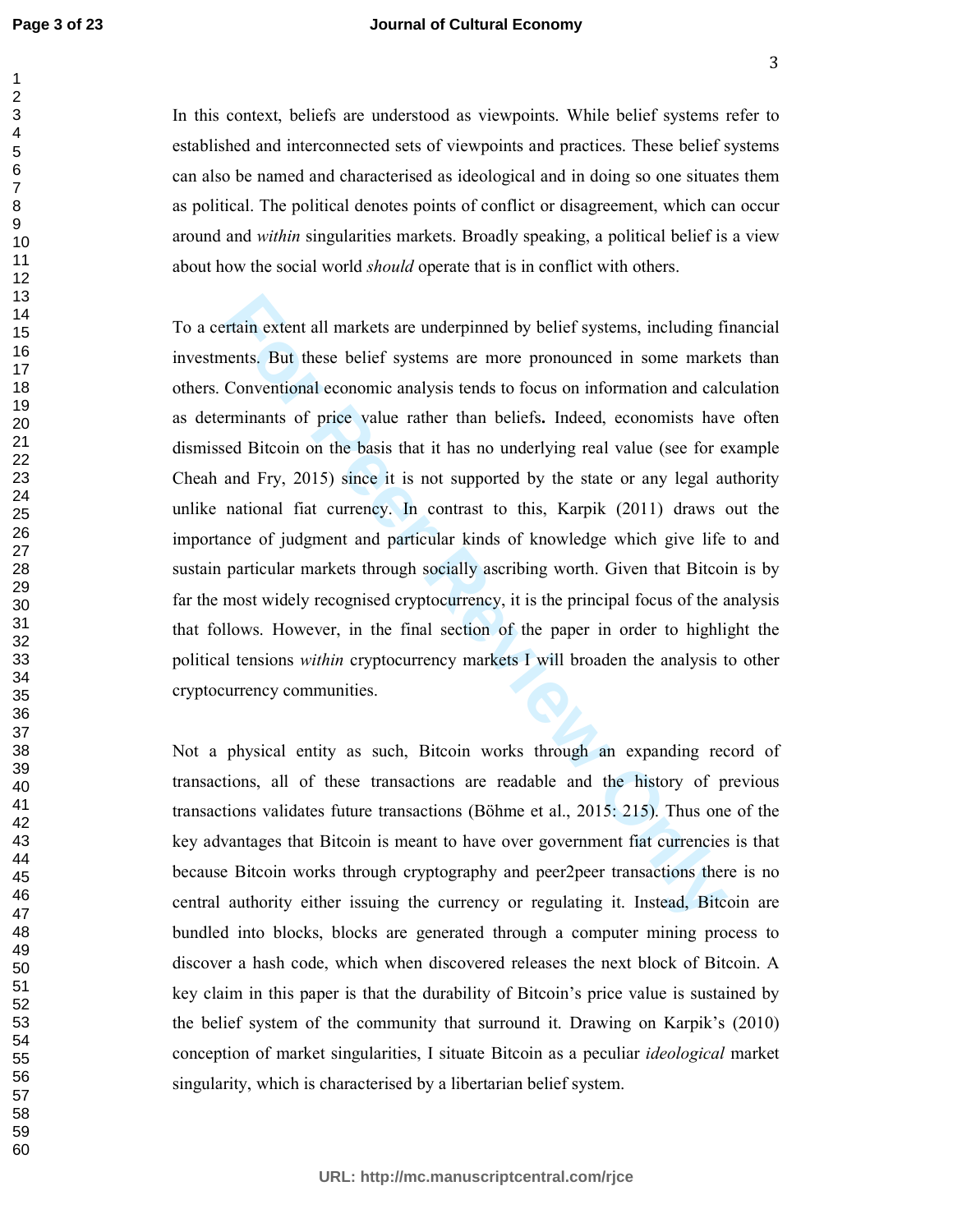The contribution**s** of the paper are that I develop a fresh understanding of the Bitcoin market by applying Karpik's framework to cryptocurrency, and I develop his analysis by highlighting the importance of the *political beliefs* surrounding Bitcoin. While libertarianism underpins the Bitcoin ecosystem, to be a member of the Bitcoin market one does not have to be a libertarian, since some own Bitcoin out of curiosity or because of an interest in computer programming and cryptography. However, the principal libertarian political belief underpinning Bitcoin is the view that a currency that works through blockchain cryptography, which is not controlled by any state or central authority, is both sustainable and desirable**.**

al libertarian political belief underpinning Bitcoin is the view that a comparison that a comparison is the view that a controlled by any sutthority, is both sustainable and desirable.<br>
1 by outliming more conventional eco I begin by outlining more conventional economic perspectives on Bitcoin and highlight a crucial missing ingredient in these accounts, which is the belief systems that maintain its price value. In the second section, I outline the concept of market singularities and the tools it offers for further empirical analysis of the Bitcoin market. Here the analysis is focused around judgment and judgment devices. After this, the libertarian belief system around Bitcoin is examined. In the final section I point to some of the political tensions within Bitcoin and other cryptocurrency communities concerning both centralization and governance.

#### **Economist Perspectives on Bitcoin**

Most academic articles on Bitcoin have focused on the technical concerns of computer programmers and cryptographers, including the degree of anonymity of the currency and technical glitches and hacking dangers (see for example Moore and Christen, 2013). Several other papers and government documents have examined the ambiguous legal status of the currency (see for example FinCEN, 2013).

Bitcoin has been an exploratory subject across a range of disparate fields, including computer science (Grinberg, 2011), social media studies (Garcia, et al., 2014), social network analysis (Meiklejohn, 2013), money laundering (Aldridge and Décary-Hétu, 2014), economics (Cheah and Fry, 2015), political economy (Weber, 2016), and in philosophical discussions about the nature of money (Maurer et al., 2013). This paper approaches Bitcoin and electronic currency from a different angle, which is a cultural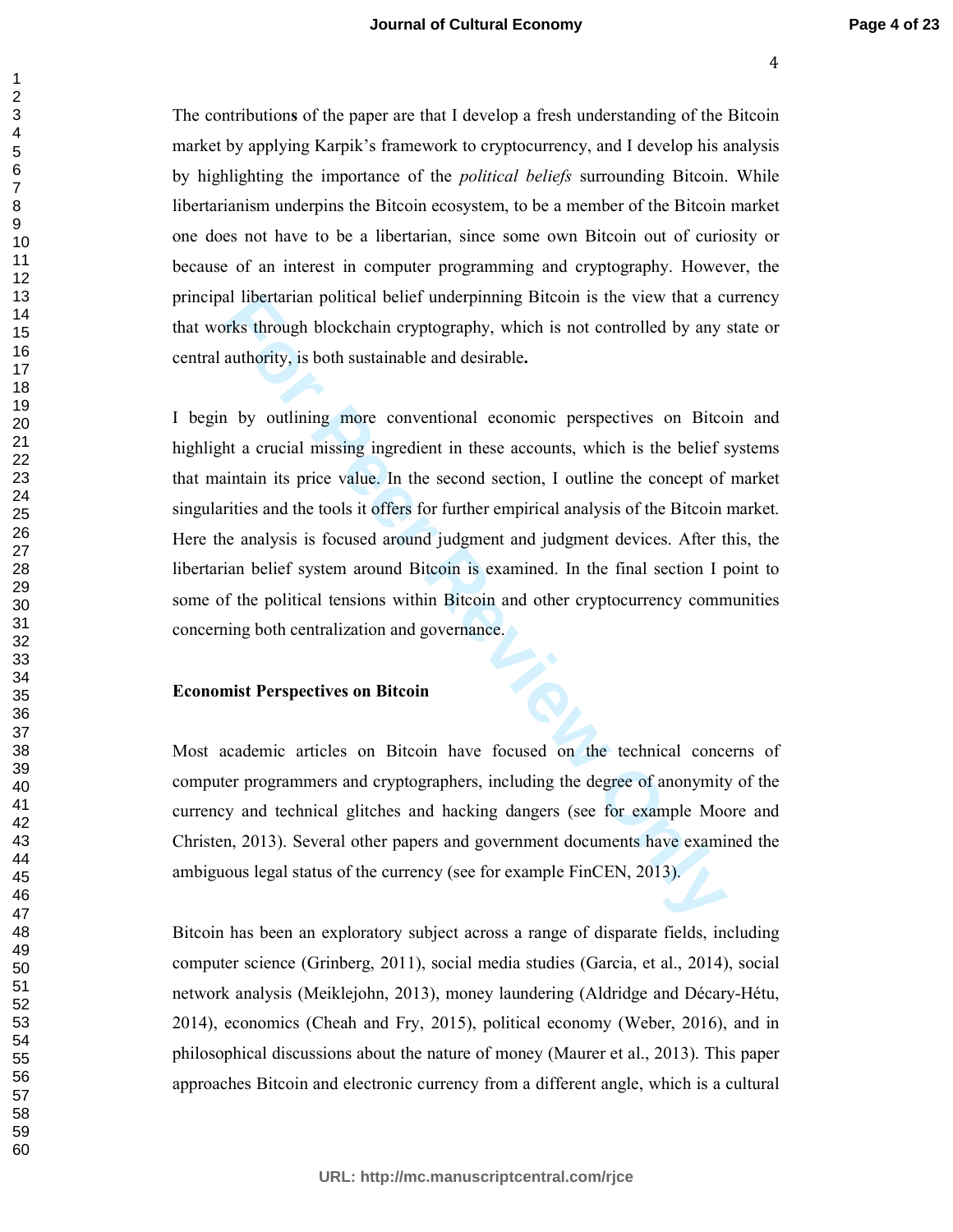economy perspective focused on an investigation into *why* Bitcoin continues to have price value, and the importance of the political beliefs that underpinning it.

Itvely scarce (Cheah and Fry, 2015: 35). The economic scepticsm<br>
is neatly summarised by Williams (2013) who argues that 'Bitcoin<br>
iate currency but simply a risky virtual commodity bet' with a flaved<br>
reitiques of Bitcoin The most prominent group of Bitcoin critics have been academics working in finance and economists. Economic critiques have been put forward principally via social media; in contrast, academic economic analyses of Bitcoin and electronic currency are relatively scarce (Cheah and Fry, 2015: 35). The economic scepticism around Bitcoin is neatly summarised by Williams (2013) who argues that 'Bitcoin is not a legitimate currency but simply a risky virtual commodity bet' with a flawed DNA**.** These critiques of Bitcoin have been based around the following objections, often with some combination of all three: First, any viable currency requires banking and a central authority and because Bitcoin does not have this it is unsafe and prone to fraud (Williams, 2013). A classic example of this problem was evident during the collapse of what was the largest Bitcoin exchange, Mt. Gox, in February 2014 amidst allegations of corruption (see Greenberg, 2014). Second, Bitcoin is far too volatile to operate as a unit of account and therefore it will never be a sustainable and widely used currency (Ali, 2014). Third, there is no secure basis for Bitcoin's price and it is simply a speculative bubble with a Ponzi character (see for example Cheah and Fry, 2015). In this kind of economic analysis, value is understood purely through price (see Burling, 1962). The third economic argument centres on the point that, unlike Bitcoin, national fiat currency is backed by the state and this underlies its value. As Krugman (2013b) neatly puts it, 'fiat currency is backed by men with guns whereas Bitcoin is not, so why should this thing have any value?'

Some of these critiques have proven to be overstated, particularly Williams's claim that one Bitcoin will be valued at \$10 by mid 2014 (Williams, 2013) - the value of one Bitcoin was \$319.70 at the close of 2014 (Coin Desk, 2016). Williams's bold and ultimately incorrect prediction has become an infamous one in the Bitcoin community, but it is a useful one for our purposes here because Williams is specifying a point at which, at least for some economic critics, the Bitcoin bubble will be deemed to have burst and it will no longer have significant value. The paper is intended to provide at least a partial explanation for why the price value of a Bitcoin has not collapsed and continues to be substantially higher than \$10.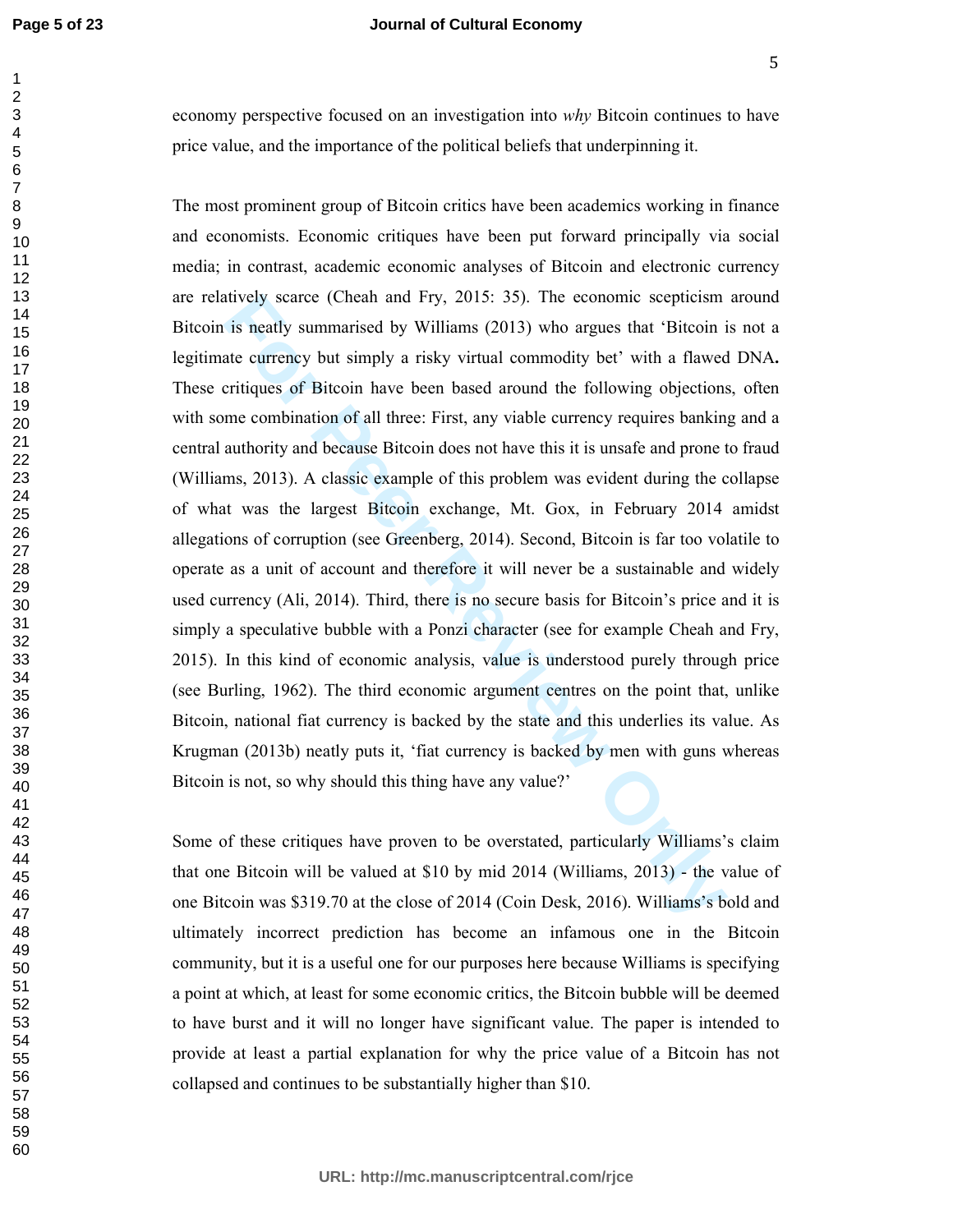However, the problems surrounding Bitcoin's widespread adoption as a currency - its volatility and the technological sophistication required to use it - do tend to push it towards the status of a financial asset more than a currency (see Burniske and White, 2016). This is reflected in the extent to which Bitcoins are stored, or rather hoarded, and not circulating. There are differing estimates of the proportion of Bitcoins that are not circulating, but in a widely cited paper Meiklejohn et al. (2013) put the figure at 64%, and a Bank of England quarterly bulletin notes that a popular online site where people can hold their Bitcoin, known as 'My Wallet', had 0.02 transactions per day in 2014 (Alli, 2014: 5). This suggests that Bitcoin have a tendency to be held as a speculative store of value, rather than a currency that is used for the exchange of goods and services even though it continues to be used by a minority for this purpose (Alli, 2014).

nd a Bank of England quarterly bulletin notes that a popular online site<br>can hold their Bitcoin, known as 'My Wallet', had 0.02 transactions pe<br>Alli, 2014: 5). This suggests that Bitcoin have a tendency to be he<br>tive store The history of Bitcoin price has been marked by extreme volatility driven by various crises at different points. These crises events have been triggered by a variety of concerns about the currency, such as regulatory curbs of Bitcoin activity – for example the Peoples Bank of China's issued a note in December 2013 which banned financial companies from undertaking Bitcoin transactions (Bloomberg, 2013). Yet the most serious crises have been sparked by problems internal to the Bitcoin community, for example the largest Bitcoin exchange – sites where people buy and sell Bitcoin – Mt. Gox collapsed in February 2014 (Greenberg, 2014).

Dramatic drops in Bitcoin exchange value in short time periods have led a range of online commentators to declare the end of Bitcoin on more than one occasion (see for example Financial Times, 2014; Hearn, 2016). The history of Bitcoin price is characterised by rapid rises and sharp depreciations, which have then been followed by a degree of Bitcoin price recovery (Coin Desk, 2016); illustrating that its price value is far more durable than many, such as Williams (2013), have assumed. From its creation in 2009, Bitcoin was intended to work as an alternative cash payment system that cuts out the need for any central authority through cryptographic innovation (Nakomoto, 2009). Yet there is a tendency to hoard the currency as a speculative asset rather than spend it, at least for a large proportion of Bitcoin owners. Given the many predictions of its immanent demise, how do we explain the continuing market value of Bitcoin? To address this, we need to engage with the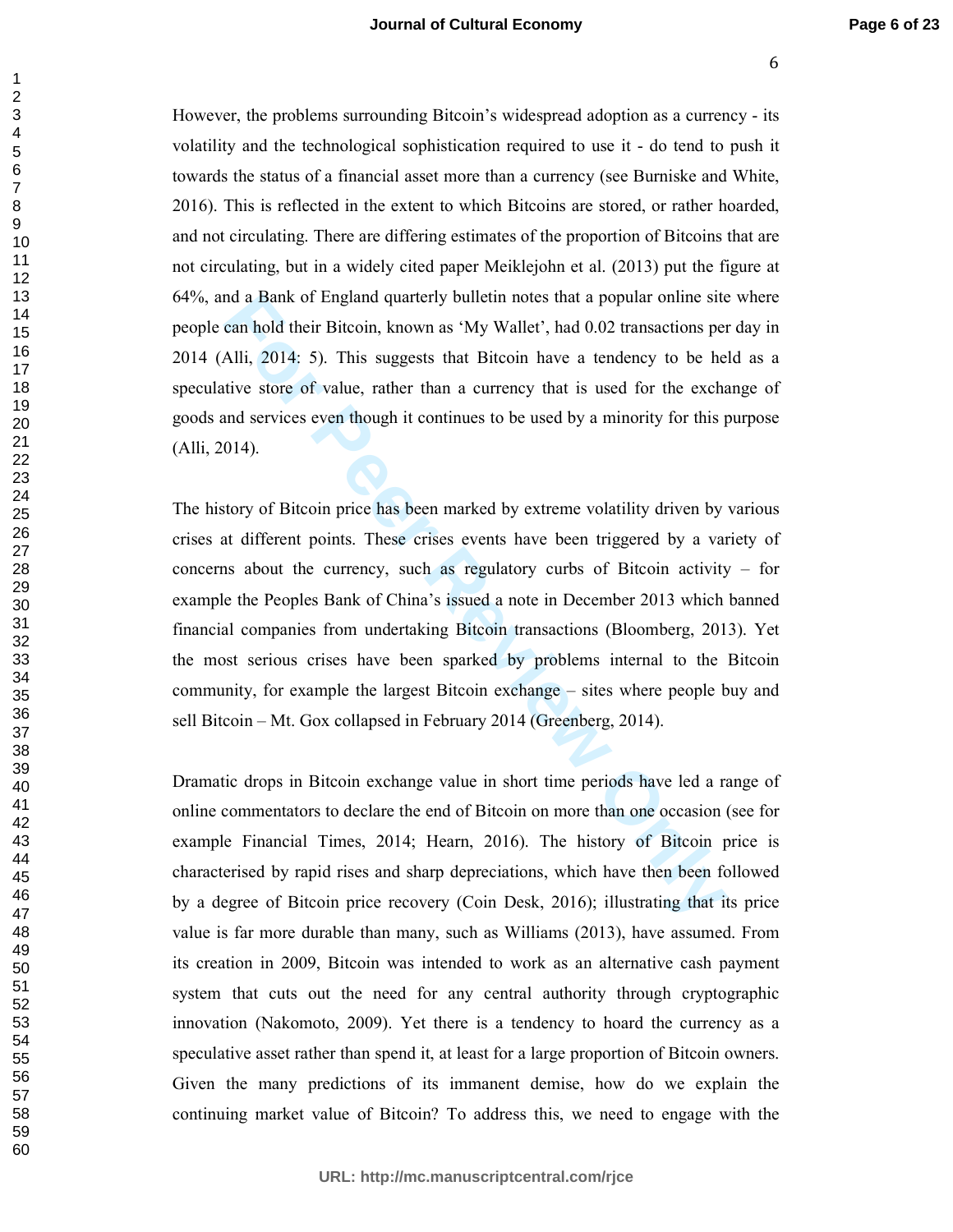belief systems that surround Bitcoin, in order to better understand the characteristics of this peculiar market asset.

#### **Virtual Currency and Market Singularities**

Market singularities are goods and services whose value is multidimensional, uncertain and incommensurable (Karpik, 2010: 16). This incommensurability means that these goods cannot be reduced to an objective determination of price according to a *single* set of criteria or information. Karpik gives several illustrative examples of singularities markets, including French wines, records, contemporary painters, and French legal services. These examples are illustrative rather than empirically drawn out in depth, and without detailed exploration of the beliefs and judgments that give these markets life (see Healy, 2011). This lack of detail leaves the conceptual framework rather broad and open to interpretation.

In and incommensurable (Karpik, 2010: 16). This incommensurability<br>se goods cannot be reduced to an objective determination of price accor<br>set of criteria or information. Karpik gives several illustrative exam<br>rities marke One question that arises, when trying to understand what a market singularity is, is the counterfactual: what is not a singularities market? The difference here is one of degree rather than of kind, since any market is likely to have products or entities within it that are distinctive and singular. For example, when purchasing eggs one might choose to buy eggs that have come from a particular collection of chickens that are distinctively reared. Though there are strong trends in many markets that push towards standardisation and homogeneousness, such as the purchase and consumption of basic UK supermarket dairy produce. Here standardisation and informational concerns like price and quantity are pervasive in purchasing decisions, and therefore basic supermarket dairy produce would be a market where the dominant trends are not those of singularity and distinctiveness. Karpik gives the example of the standardisation and impoverishment of classical music in which mass production and homogeneity have lessened personal judgment and interpretation within the market (Karpik, 2010: 251-252).

Karpik's (2010: 51) conceptual schema is focused around the *socially* constructed dimensions of valuation of distinctive goods and services. Karpik's conception of value takes us beyond the reduction of value to price, to a broader conception of value that encompasses the social ascription of worth (see also Guyer, 2004). This is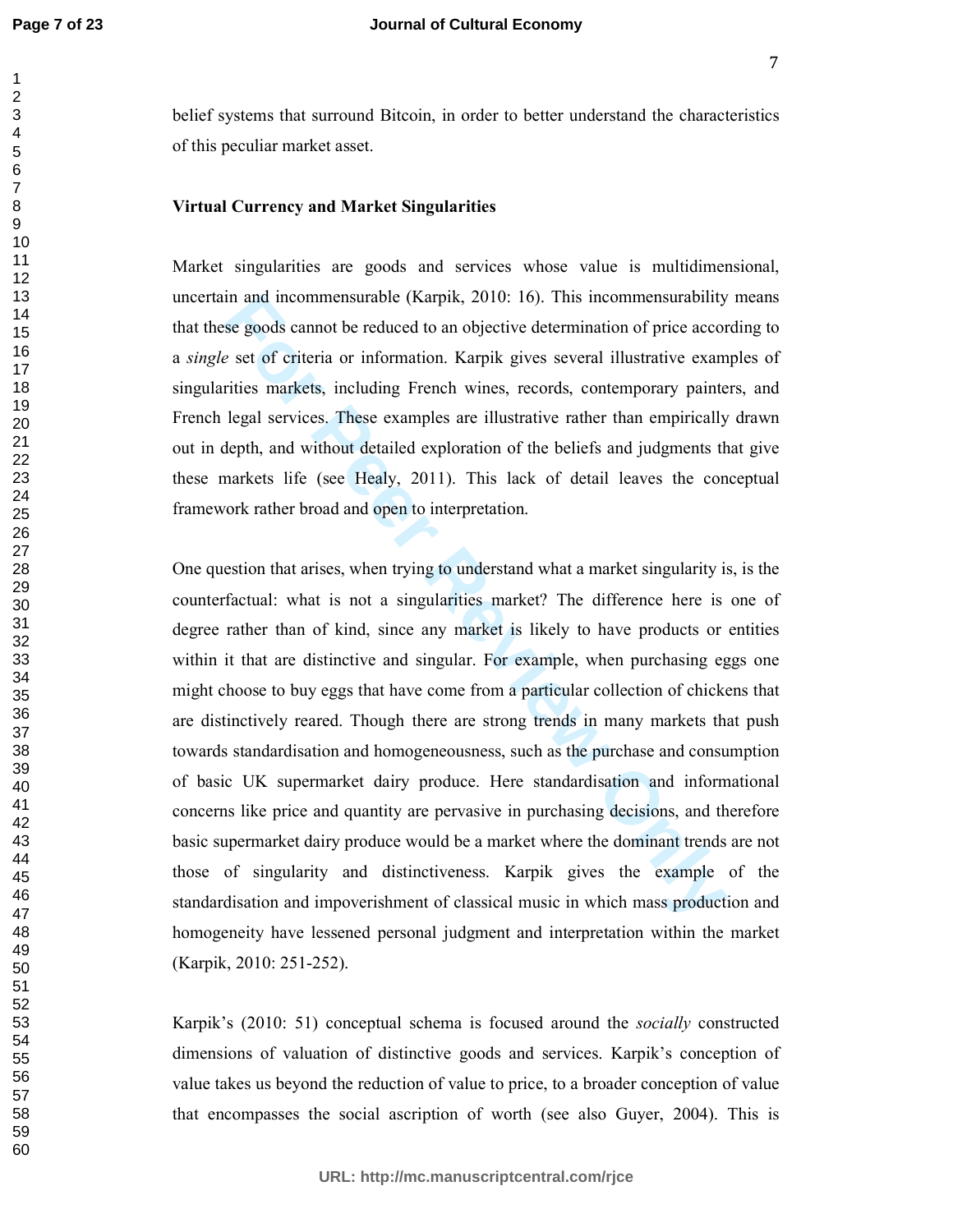contrary to the efficient markets hypothesis in economics, which is based on the idea that value is determined through market price and reflects the efficient processing of information.

**For Altertary Solution** CAS entities of 'unnatural value', Baumol argent and and the market fails to conform to economic laws of supply and demand. The econ of price to supply and demand is equally unsuitable for the Bitc The difficulty that the efficient markets hypothesis has with market singularities is neatly reflected in the American economist Baumol's (1987) characterisation of art markets as a 'floating crap game'. As entities of 'unnatural value', Baumol argues that works of art do not have any equilibrium price level, and unlike the market for steel bolts fails to conform to economic laws of supply and demand. The economic reduction of price to supply and demand is equally unsuitable for the Bitcoin market because this obscures the crucial social judgments and questions that surround Bitcoin's price valuation, such as *why* should Bitcoin have any value? (see Krugman, 2013b). And how does one judge the 'correct' price of a Bitcoin when there are conflicting and polarised views about its worth? (see also Caliskan, 2007: 257; Guyer, 2004: 93). Baumol's difficulty in categorising art markets stems from the fact that, like other market singularities, value in art markets is not strictly quantifiable and not reducible to the 'neutral' processing of information; since socially constructed knowledge, beliefs and viewpoints are crucial to the valuation of singularities.

Central to the existence of singularities markets is the classifications of people sharing broadly the 'same point of view' (Karpik, 2010: 31). In singularities markets judgment shapes purchasing decisions and judgment has a public, communicative quality (Karpik, 2010: 38). In this sense the two dimensions of value pointed to here, value as price and value as the ascription of worth (Guyer, 2004: 84), are interconnected and complimentary. In purchasing a cryptocurrency one is publically *ascribing worth* to a cryptographic network, which entails making a supporting judgment about its price.

This act of judgment and ascribing value through purchasing requires networks and market devices to function, what Karpik (2010) refers to as 'judgment devices'. Judgment devices are a broad ranging category that includes collective networks and expertise (Karpik, 2010: 49). Judgment devices 'dissipate the opacity of the market' and reduce the cognitive deficit by providing knowledge and expertise which serves as a guidepost for action (Karpik, 2010: 44-45). As Guyer (2004: 90) notes,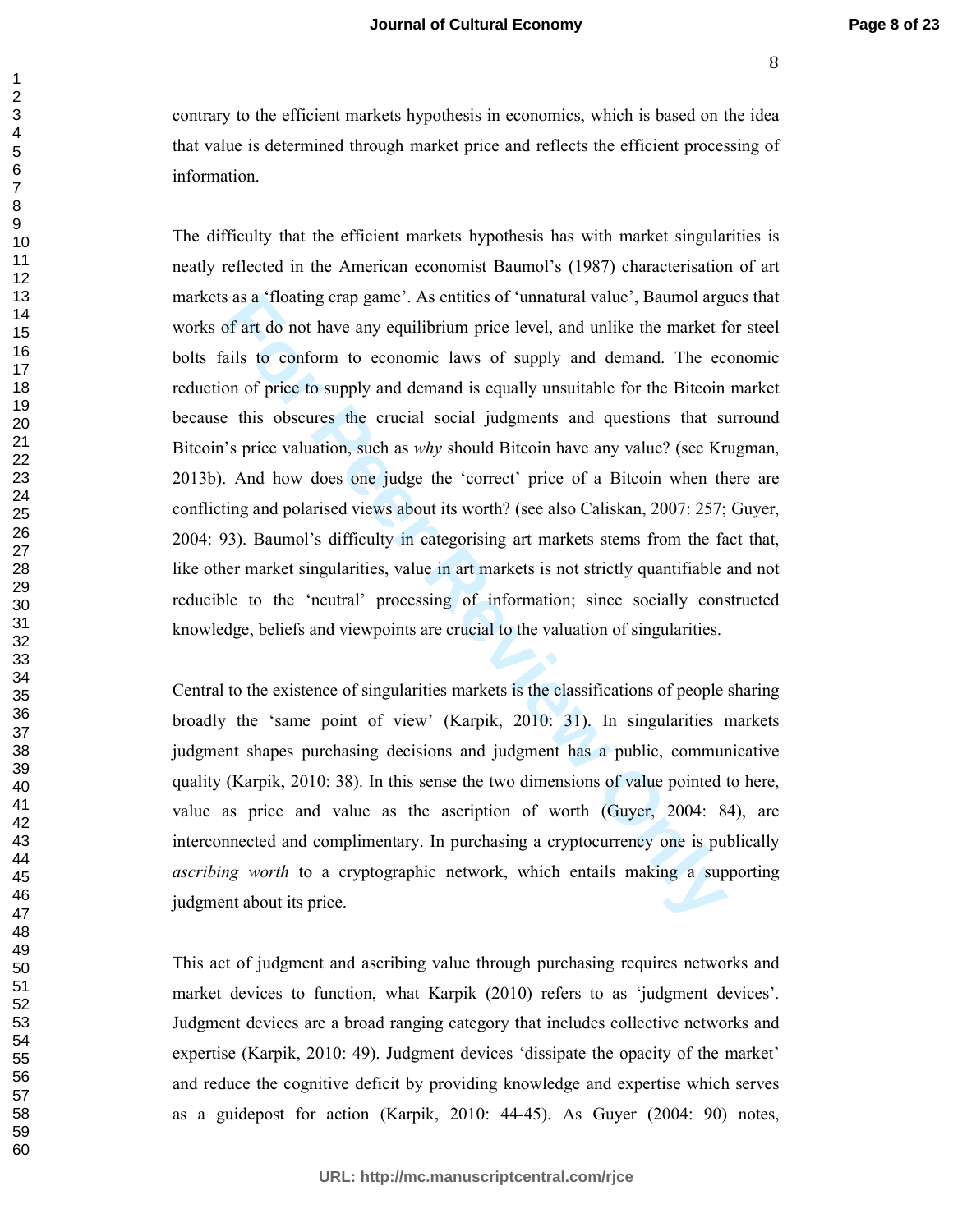### **Journal of Cultural Economy**

'judgments can only work to structure pricing if expertise is brought to bear on the problem'. Twitter is an interesting example of a judgment device in the Bitcoin market, which can be classified as a 'ciceron' (Karpik, 2010: 45; Healy, ) – a judgment device that provides an arena for critics and commentators to comment on, and attempt to direct, the market.

works differently from more established news media, such as tele<br>those with Twitter accounts tend to follow individuals with similar<br>(Halberstam and Knight, 2014). So it serves as a particularly im<br>the device in reinforcin Twitter works differently from more established news media, such as television, because those with Twitter accounts tend to follow individuals with similar belief systems (Halberstam and Knight, 2014). So it serves as a particularly important judgment device in reinforcing ideological belief systems amongst particular communities of Tweeters. Garcia et al. (2014) find that spikes in Tweets about Bitcoin correspond closely to price hikes in Bitcoin and increasing usage. Although this relation seems to be more one of correlation than causation, Kaminski and Gloor (2016) for example find that Twitter signals do not predict Bitcoin price rises but high trading volumes do correspond to emotions flying high on Twitter. As they suggest, Twitter is a 'virtual trading floor that emotionally reflects Bitcoin market movement' (Kaminski and Gloor, 2016: 13). Thus Twitter works as an important judgment device in which actors reflect, and try to read, movements in the Bitcoin market.

This application of Karpik's work into the field of cryptocurrency moves us in a slightly different direction from other analyses of market singularities. In an interesting analysis of invitro-fertilisation and egg markets Waldby suggests that the market for singularities consists of 'goods that, for the consumer, have no quantifiable equivalence or tradable value' (Waldby, 2015: 280). While this characterisation does seem to apply to frozen eggs, which have a particularity, and a unique form that is intended to give life that takes precedence over 'tradable value', this does not seem to apply to other market singularities.

Clearly in some singularities markets tradable value and appreciation plays a larger role than others. Singularities markets are often characterised by investor speculation. To take one example, consider the substantial holdings of valuable works of art, like great Picassos in free ports such as Singapore, which can then be easily exchanged. A singularities market has developed around great art in which famous pieces become tradable devices for investors to store capital (Knight, 2016). The market for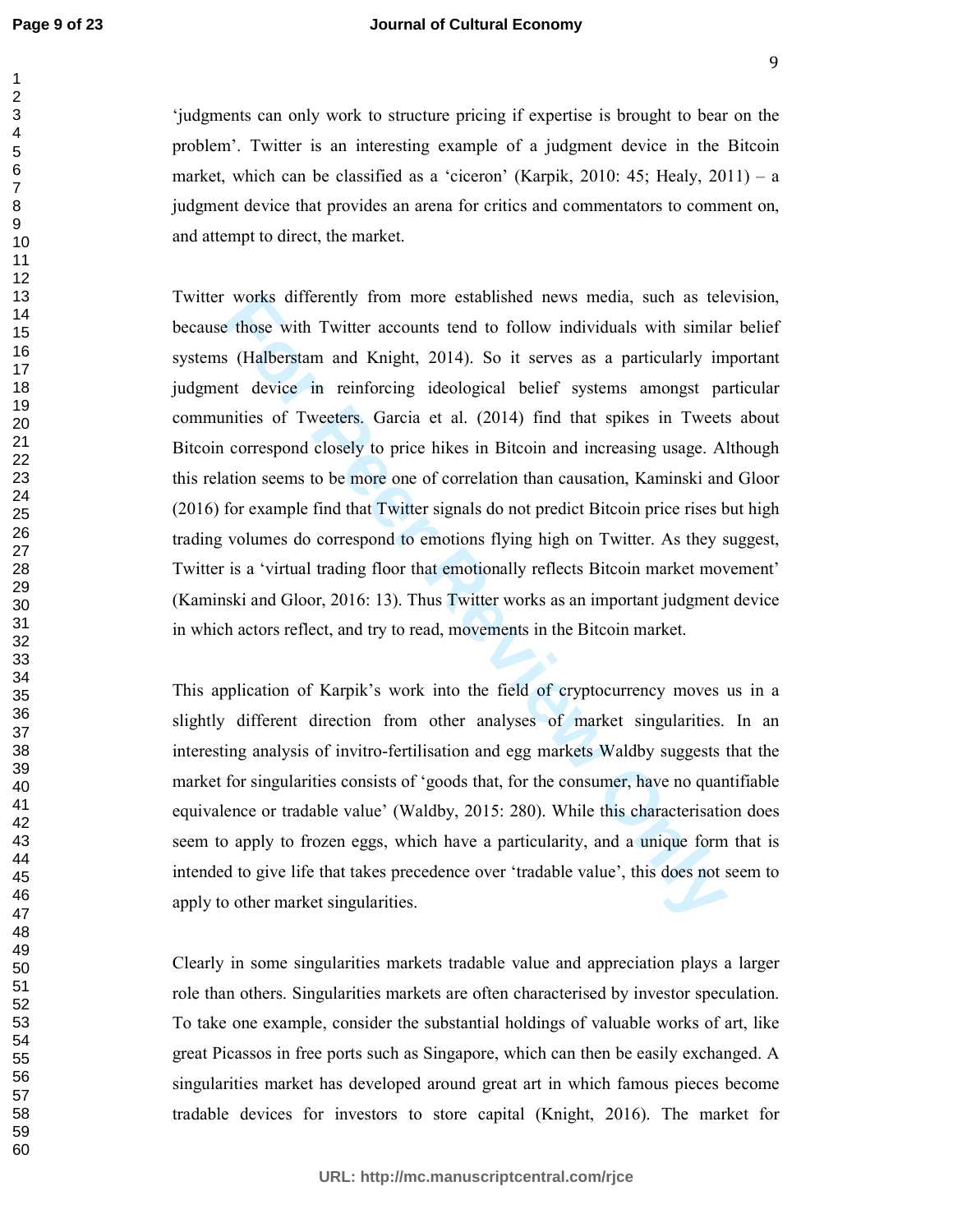#### **Journal of Cultural Economy**

singularities can never be fully separated from quantifiable equivalence and tradable value. Since in the moment of decision when purchasing a singularity one is necessarily entering the realm of calculation. Karpik (2010: 118) expresses this as follows, 'decision belongs to a world grounded in generalized equivalence whose actors are guided by a single criterion of action, while judgment belongs to a world… characterised by a plurality of evaluation criteria'. And both calculation and judgment are integral to the decision to purchase a singularity. For some actors entering a given singularities market, profiting from price appreciation is likely to be the predominant motive. The tradable values in singularities markets are speculative and uncertain (see Karpik, 2010: 11), since they depend on the extent to which certain kinds of knowledge and particular viewpoints are adopted and followed.

igral to the decision to purchase a singularity. For some actors entering<br>trities market, profiting from price appreciation is likely to be the predd<br>The tradable values in singularities markets are speculative and uncert<br> There is a strange hybrid character to markets for singularities because the items in question are not reducible to any simple calculation of price, yet some investors join the market for a projected appreciation of 'tradable value' and do not necessarily share in the belief system that gives the entity its worth as a valued singularity. This motivation for investing in Bitcoin is reflected by Michael Novogratz, the co-chief investment officer of Fortress Management Group, who explains his companies' interest in Bitcoin thus, 'there are enough libertarian (anti) government guys to at least make this a bubble' (Foley, 2013). Alongside the important shared belief systems that characterise singularities markets, there are also those who join these markets because of *their perception* of investor behaviour, deduced from a judgment about the beliefs of other market members.

While judgment devices are central to processes of price formation, singularities markets must also possess some more formalised aspects in how goods are purchased and exchanged. When emphasising the elements of judgment and knowledge, Karpik gives little detail about how singularities markets are actually *enacted* and here particular sites where exchanges happen are important (see Caliskan, 2007). Sites or places of exchange are strangely absent from Karpik's account but he does recognise the interpenetration between judgment devices and the act of exchange (Karpik, 2010: 105). However, the concrete site of exchange has its own rules and norms, which he rather neglects. If one takes a singularities market such as antique furniture, the role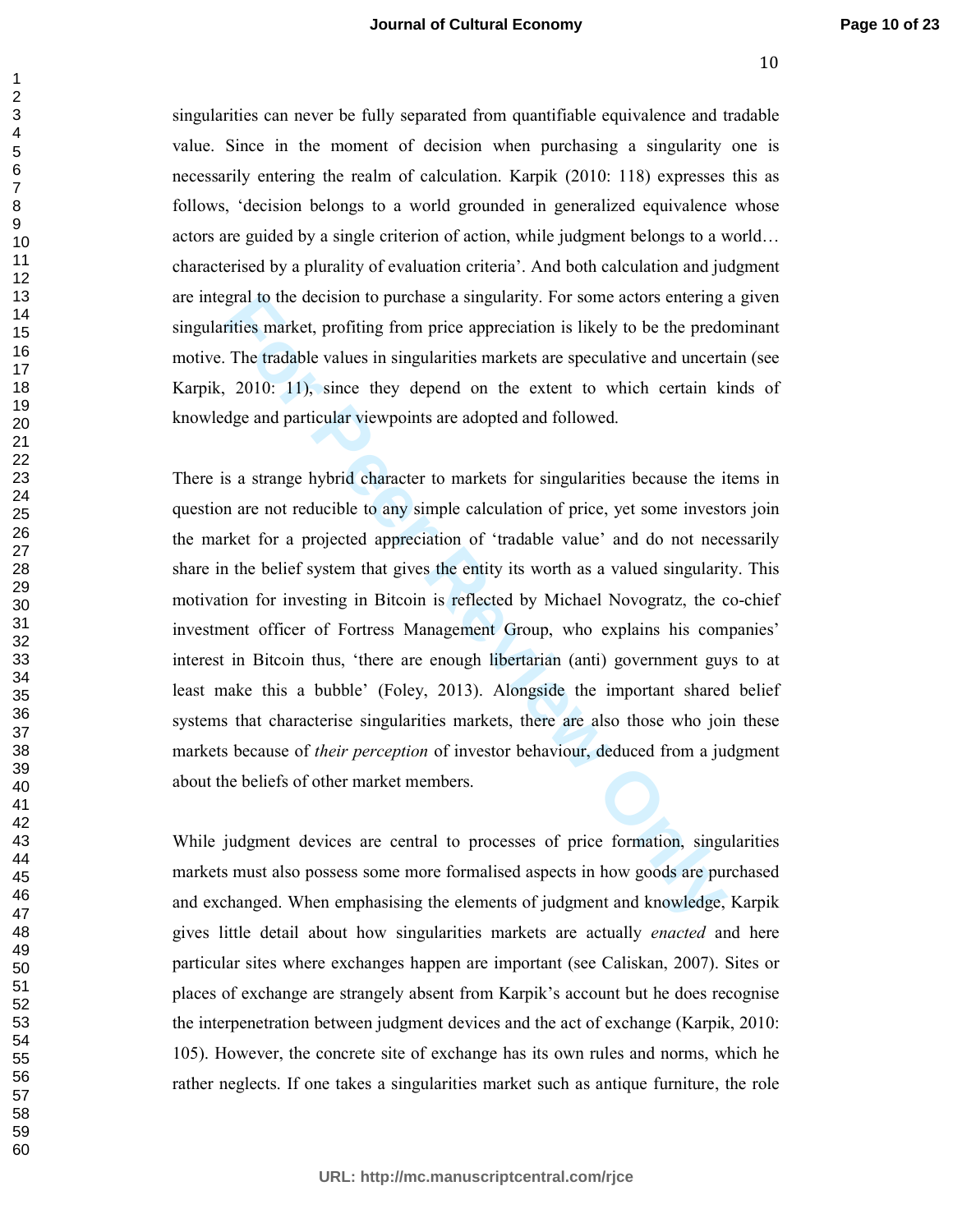**Page 11 of 23**

#### **Journal of Cultural Economy**

of the auction house or websites like eBay are an important component of these markets.

ies is, since Bitcom is not generally considered as legal tender. This<br>
k and trust crucial to the operation of exchanges. Karpik (2010: 66)<br>
st is essential to the maintenance of singularities markets. Trust is a brombigu As the concrete sites of exchange that give the market life, Bitcoin exchanges are crucial. Bitcoin are acquired mainly through exchanges but these exchanges are not legally regulated in the way in which the exchange of government backed fiat currencies is, since Bitcoin is not generally considered as legal tender. This makes feedback and trust crucial to the operation of exchanges. Karpik (2010: 66) argues that trust is essential to the maintenance of singularities markets. Trust is a broad and rather ambiguous category in Karpik's analysis, which has a foundational status connected to knowledge and belief (Karpik, 2010: 60). Trust is important to Bitcoin exchanges because in the absence of the state, one must believe that the exchange site one is undertaking transactions on (and/or storing Bitcoin) will continue to exist, be secure, and not defraud the user. Maurer et al. (2013: 274) describe the networks of trust around Bitcoin as a 'sociality of trust', while Karpik (2010: 65) refers to it as 'relational trust'. Thus the role of user feedback and judgment devices in establishing the reliability and trustworthiness of exchanges becomes central. The importance of trust in the Bitcoin market again highlights the inherently social dimension of singularities markets. And given the uncertainties around price valuation, this sociality is underpinned by beliefs.

# **The Bitcoin Community and Libertarianism**

Shared beliefs are crucial to the existence of market singularities. As Karpik (2010: 61-62) describes, 'to believe is to inhabit a quasi world richer than the real world, a quasi world protected from the world'. In a revealing 2010 quote from Nakamoto on a Bitcoin discussion forum, the electronic currency is characterised as follows, 'I think the most apt description of Bitcoins is that they are shares of stock in this *communal* Bitcoin enterprise we are undertaking' (Nakamoto, 2014: 283, my italics). The notion of Bitcoin as a communal enterprise highlights the shared belief system, a shared act of faith in blockchain cryptography.

While Karpik (2010) places considerable emphasis on shared beliefs as a defining feature of singularities markets, and emphasizes the role of shared 'points of view',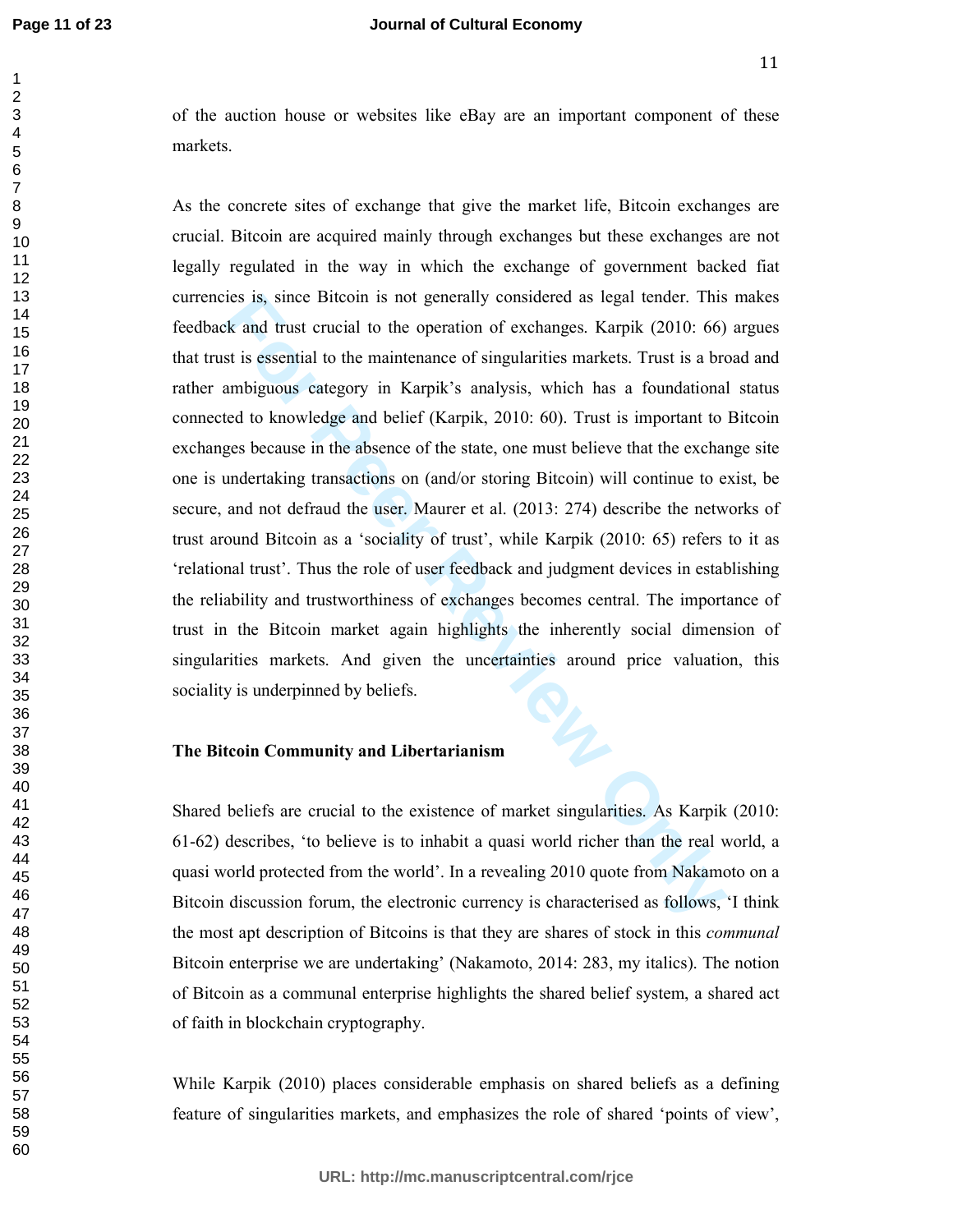the political dimensions of this receive little attention. Yet the implications of this are clearly political, since 'each viewpoint carries its own criteria of evaluation, which express a principle for organizing the world' (Karpik, 2010: 40). Indeed, because money is inescapably political, in that monetary choices entail contests that result in decisions that favour some actors over others within a given society (Kirshner, 2010: 646-647), Bitcoin's status as a trailblazer in the field of electronic currency - the first and most recognised of its kind - means that it is a market singularity with an important ideological and political dimension. And the key political belief underpinning Bitcoin is a broad libertarian conviction that an alternative money system based on cryptography, which is beyond the control of the state, is both sustainable and desirable.

The currency has some natural affinities with the key economic ideas of the Austrian School, such as the ultimate subjectivity of value, an anti-inflationary standpoint and a deep distrust of state intervention. As von Mises (2012: 29) notes, 'it is not the state but the common practice of all those who have dealings in the market, that creates money'. The idea that the fundamental feature of how money works is not legal tender and state authority, but rather the subjective ascription of value is central to Austrian School thought and chimes with the beliefs of the Bitcoin community.

bot recognised of its kind - means that it is a market singularity v<br>intideological and political dimension. And the key political<br>inning Bitcoin is a broad libertarian conviction that an alternative<br>based on cryptography, The subjective conception of value is perhaps most clearly expressed by Carl Menger. Menger argues against the idea that value is inherent in things; for him valuation 'is a judgment economizing men make about the importance of the goods at their disposal' (Menger, 2007: 121). Judgments of value involve the subjective ordering of needs and wants for Menger (2007: 194), and – as is customary in economic theory - value is understood ultimately through price. Menger's arguments for the subjective origins of value are central to economic libertarian thought and are complimentary with the idea that Bitcoin has a sustainable price value; an assumption that other economists have questioned (see for example Cheah and Fry, 2015). His *subjective* account of value has certain similarities but also important differences from Karpik's (2010) conception of market singularities. Value is not inherent for either Karpik or Menger, but in Menger's account the process of ascribing value begins from the subjective, while for Karpik (2010) the starting point of the analysis is quite different. Karpik's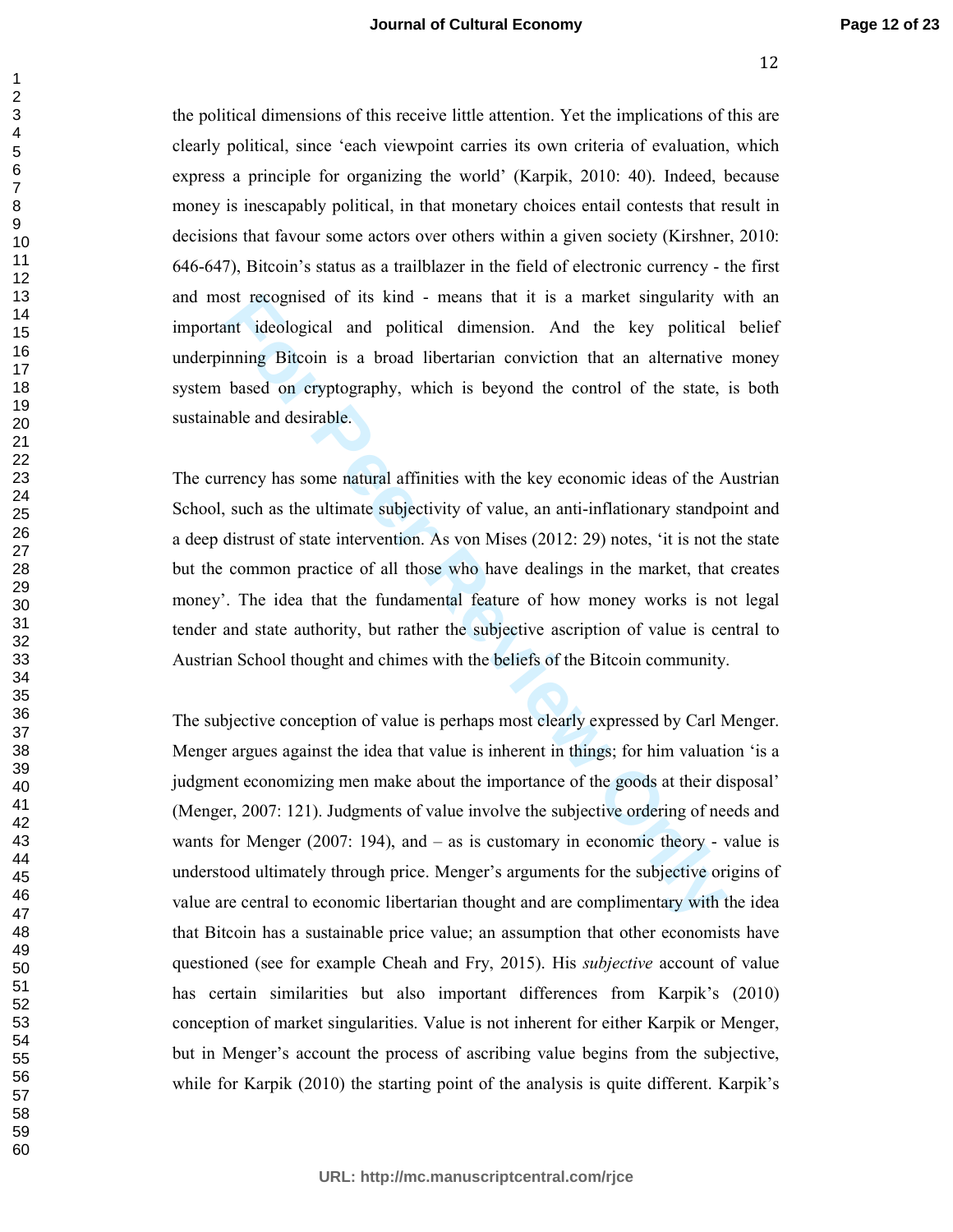principal interest is in the *social* devices and networks that give market singularities life.

ally a free trade in money and monetary systems - arises from a fund<br>of government regulation of the money supply and a faith in th<br>ion of self-interest through market competition (Hayek, 1976: 130-13<br>sees it, this competi Hayek's (1976) arguments for the denationalisation of money also echo the aims of sections of the Bitcoin community (ECB, 2012: 22). Hayek's call for an open competition between different forms of currency that are not regulated by the state – essentially a free trade in money and monetary systems - arises from a fundamental distrust of government regulation of the money supply and a faith in the open expression of self-interest through market competition (Hayek, 1976: 130-131). As Hayek sees it, this competition would occur between money systems that can be created by private institutions and individuals who are free to compete with existing state backed fiat currency. Bitcoin is intended to deliver on both these counts: in being released through a mining process at a set rate its issuance is not controlled by a central authority or government; second, because its growth and usage is dependent purely on people choosing to use the currency rather than the requirements of any state authority.

Although I have characterised Bitcoin as assuming more of an asset like status, it should be noted that Bitcoin can also be held as an asset because it projects a libertarian *viewpoint* about how the money system could or should be (see Dodd, 2012), even if it does not currently serve as money for the majority of users. The development of Bitcoin soon after the financial crisis was partly a *reaction* to concerns about the government backed fiat currency system, which it was trying to present some kind of alternative to. As Nakamoto (2009) notes, 'banks must be trusted to hold our money and transfer it electronically, but they lend it out in waves of credit bubbles with barely a fraction in reserve'.

Golumbia (2015; 2016) draws out the key libertarian political beliefs surrounding Bitcoin, characterising it as an 'extreme rightist-anarcho-capitalist, winner-take-all… political vision' (see also Scott, 2014). This anti-state ideology gives rise to a range of problems and inconsistencies, for example he highlights an interesting tension in Bitcoins' anti-government libertarian ethos between Bitcoin advocates who celebrate its growing acceptance among banks and established financial players; and other members of the community who are convinced of Bitcoin's status as an alternative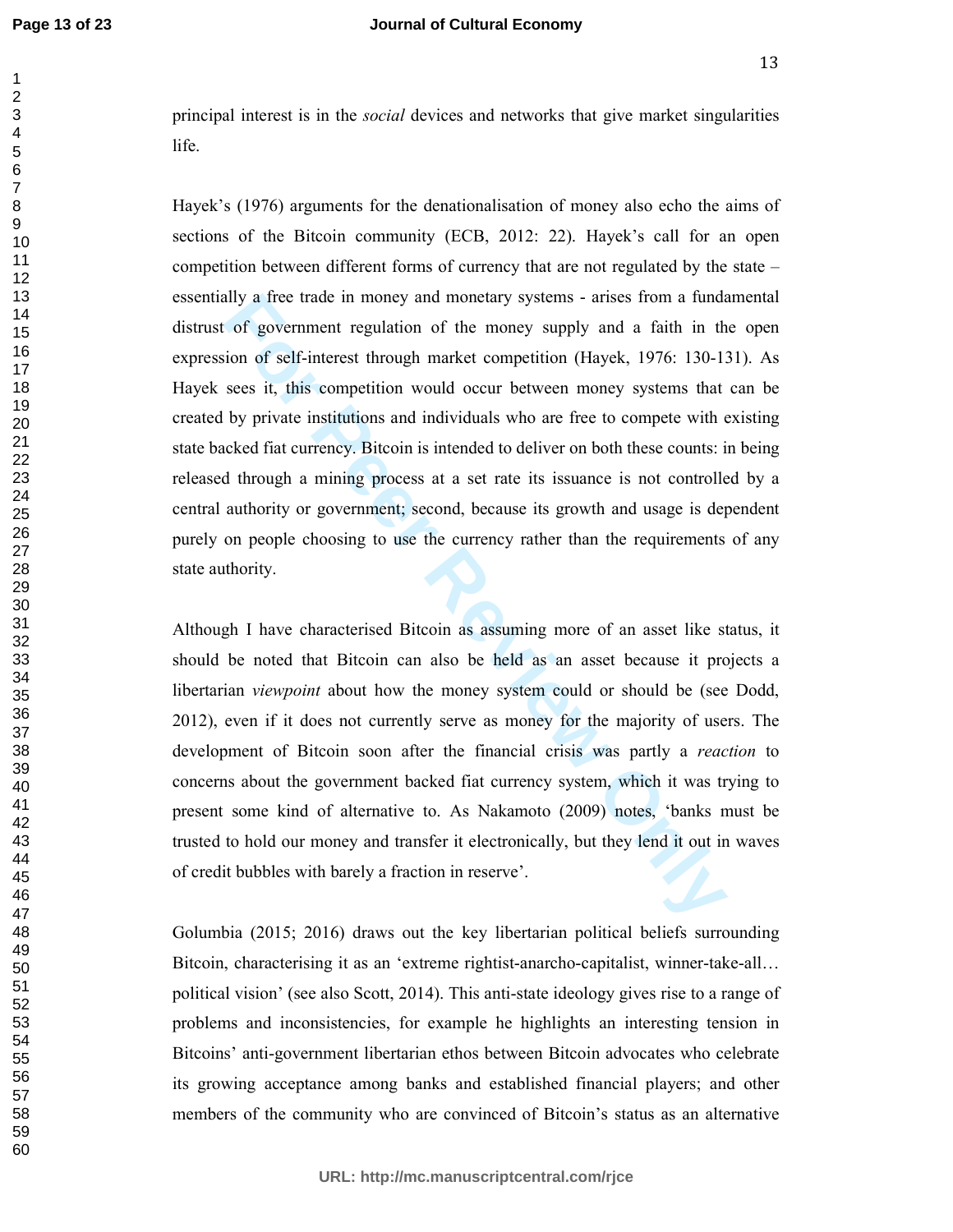financial asset that breaks with the existing economic order. The former development is clearly inconsistent with the latter claim.

Is why has Bitcom's price value proven to be more durable than<br>ists have predicted? I argue that Karpik (2010) helps us to explain<br>of the reasons for this and that existing economic critiques miss a<br>ent of Bitcom's price v While many aspects of Golumbia's characterisation of the Bitcoin community ring true, the approach presented here has two principal differences from his account: First, Golumbia seems to have little interest in the question which guides this analysis, which is why has Bitcoin's price value proven to be more durable than many economists have predicted? I argue that Karpik (2010) helps us to explain at least some of the reasons for this and that existing economic critiques miss a crucial ingredient of Bitcoin's price valuation, which is the beliefs of the Bitcoin community. Second, Golumbia's project is focused on establishing Bitcoin's connections to right wing economic libertarianism, but this rather neglects the diversity of the Bitcoin community and the differences between libertarian perspectives, such as between cypherpunks and economic libertarians. Cypherpunks are more interested in social freedoms and have concerns about state monitoring and privacy (for an early founding statement of the cypherpunk ethos and how it relates to cryptography see Hamill, 1987). While economic libertarians place a greater emphasis on economic freedom and an anti-tax, anti-regulatory agenda; the objectives of the cypherpunks are centred on enabling privacy through cryptography. While the two do overlap in the Bitcoin case they can also be distinguished. Thus Golumbia tends to overlook political differences *within* the Bitcoin community.

This brings us to another dimension of Bitcoin's economic value, which is the existence of darknet markets, the most famous of which was Silk Road. Silk Road became a high profile website for the purchase of illegal drugs and other nefarious activities from its creation in 2011 to its shutdown and the seizure of the Bitcoin held on the website by the FBI in 2013. Bitcoin has served as the principal currency with which to purchase illicit substances online, largely because of the partial anonymity it provides (see Meiklejohn et al., 2013).

While the purchase of online illegal drugs provides perhaps a more concrete reference point for Bitcoin's price valuation than libertarian beliefs, the fact that Bitcoin enables trades on darknet markets is very much consistent with the libertarian, cypherpunk, anti-government regulation ethos of parts of the Bitcoin community. Although here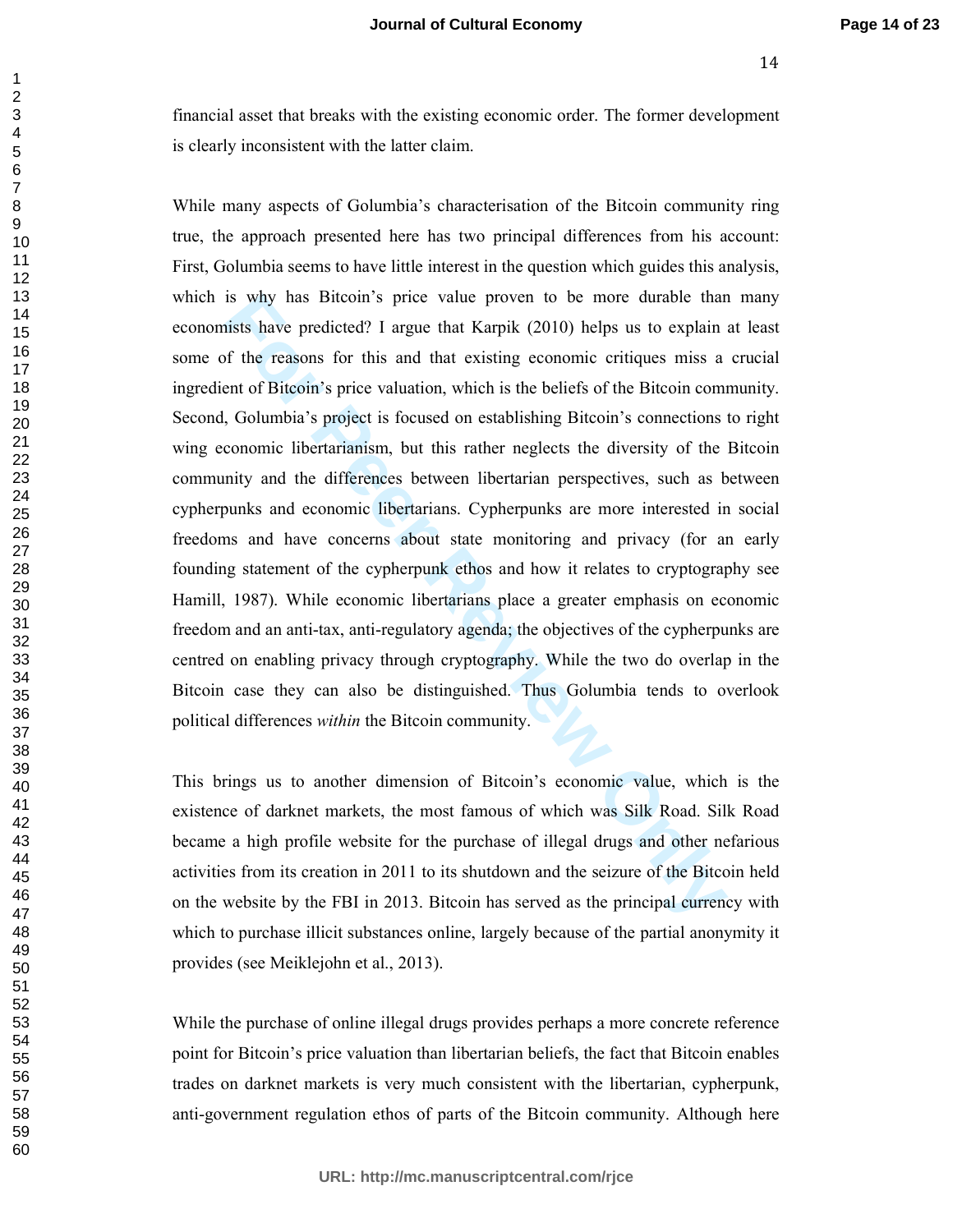the libertarianism is arguably more social than economic – the concern is less with the perceived threat posed by central banking, and instead the objective is to give people the social freedom to purchase illicit substances online free from the threat of prosecution. The purchase of illicit substances on the darknet market then adds another dimension to the libertarian ideology that helps to sustain Bitcoin's economic value.

the Bitcoin community people believe for different reasons, there are be<br>nore interested in its status as a speculative libertarian financial as<br>itcoin in the hope that its price value will appreciate; and others of<br>libert Within the Bitcoin community people believe for different reasons, there are believers who are more interested in its status as a speculative libertarian financial asset and store Bitcoin in the hope that its price value will appreciate; and others of a more socially libertarian persuasion who see it as a means to undertake economic transactions with a greater degree of freedom from state control. While some of the viewpoints within the Bitcoin community are more explicitly politically libertarian than others, they all must share a political belief that it is beneficial or desirable to have a cryptographic currency/asset that operates independently of national governments and central banks.

# **Bitcoin Centralization and Governance**

Bitcoin has been characterised as a market singularity underpinned by libertarian political beliefs. In this final part of the paper I draw out some tensions in Bitcoin and other cryptocurrency communities around market centralization and governance. These two issues are often linked, since as we shall see, the debates about whether Bitcoin needs improved governance connect to problems of centralization and ownership concentration. While it is often claimed that Bitcoin is a decentralized peer2peer network, recent challenges in the field of cryptocurrency have brought to the fore operational issues that render this proposition more questionable.

Wilde (2013) reports that 927 people own half of the Bitcoins in circulation, which is clearly a highly a heavily concentrated level of ownership. This runs contrary to the idea that Bitcoin is decentralized, since while the peer2peer network is based on ideals of decentralization, 'significant economic forces push towards de facto centralization' (Böhme et al., 2015: 219-220), including ownership concentration amongst a small number of wealthy investors. One of the problems with this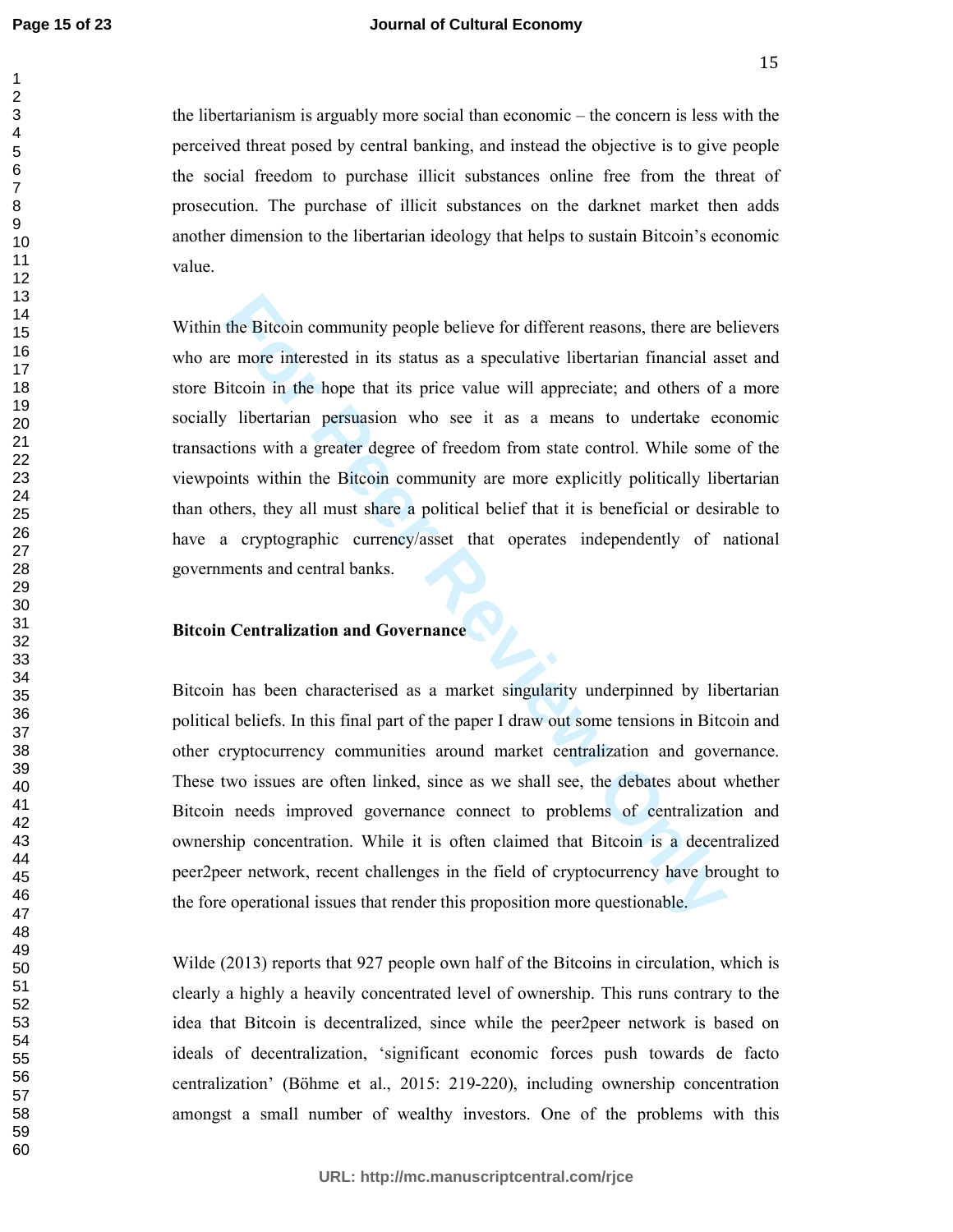concentration of ownership is that it means that single large transactions can have major effects on value – for example Bovaird  $(2016)$  reports that a drop of 5% in Bitcoin price in half-an-hour on 11 September 2016 is likely to have been caused by a single trade. The danger with this high level of ownership concentration is that it can lead to a relatively illiquid market, which works against Bitcoin becoming an alternative money system that is widely used for everyday transactions.

One further centralization in the Bitcoin market concerns mining capacity, which illustrates how dominant parties can exert major political influence on how markets operate. Miners expend large amounts of electricity and increasing levels of computer power to discover hash codes that lead to the release of the next block of transactions for which they receive a Bitcoin payment as a reward. Because of the ever increasing computer power mining requires it has become the province of a small number of institutions with sufficient capacity. Around 70% of Bitcoin mining in June 2016 was carried out by a collection of four Chinese mining institutions (Popper, 2016).

The centralization in the Bitcoin market concerns mining capacity,<br>tes how dominant parties can exert major political influence on how r<br>Miners expend large amounts of electricity and increasing levels of co<br>discover hash The blockchain has been beset by political disagreements in recent years, because of the increasing amount of time it takes to process transactions due to a 1MB cap on block size. A division emerged between those known as Bitcoin Core, which wants to continue to work with the existing model without fundamentally changing the block size, and Bitcoin Classic who are seeking to increase the block size (see Ennis, 2016). Miners have a crucial position in the Bitcoin ecosystem since the software they choose to run to mine Bitcoin become the software that is used throughout the network, which gives them sizeable decision making power (Popper, 2016). Bitcoin does not have any central authority to resolve these competing conceptions of the blockchain, which means that miners have a major role in deciding the software model that is adopted. The four major mining institutions in China have effectively used their considerable power to prevent any proposed increase in block size from getting off the ground (Hearn, 2016; Popper, 2016). Centralized mining power means that a handful of institutions have substantial decision making power over how the blockchain operates. The existence of heavily concentrated mining capacity translates into sizeable political power for select groups, which illustrates how concentrations of economic power can lead to concentrations of political power in cryptocurrency markets.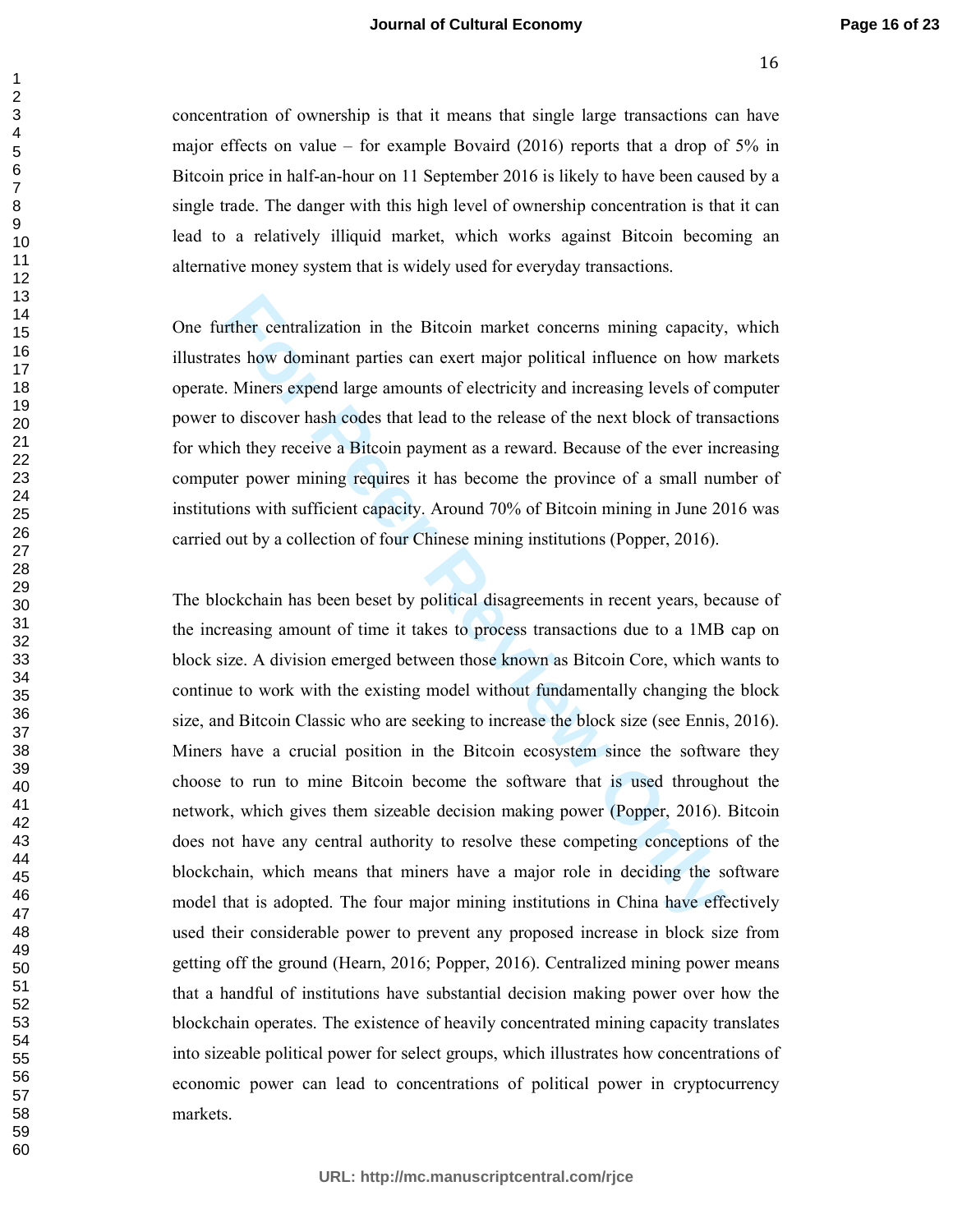Another tension around governance and the blockchain is reflected in other adaptations of the Bitcoin protocol. As an ideological market singularity Bitcoin shows that cryptography can open up a range of different political possibilities in currency design (DuPont, 2014; see also Terranova and Fumagalli, 2015). Because Bitcoin works according to 'predetermined rules encoded in an open source software platform' (Weber, 2015: 139), an adaption of these rules could potentially create platforms for different ideologies. Although a proviso is in order here, since as Minksy (1986: 228) notes, 'everyone can create money; the problem is to get it accepted' and other electronic currencies have far lower capitalisation, acceptance and recognition than Bitcoin does. Having said this, a whole range of other cryptocurrency experiments have developed in recent years which embody slightly different principles in their peer2peer blockchain design, such as Namecoin, Dogecoin, Zcash and numerous others. One interesting case, of this - which brings to the fore questions around the governance of the blockchain - is Ethereum.

m' (Weber, 2015: 139), an adapton of these rules could potentially<br>ms for different ideologies. Although a proviso is in order here, s<br>(1986: 228) notes, 'everyone can create money; the problem is to<br>d' and other electroni Ethereum's unit of account is Ether, which is intended to facilitate decentralized applications of the blockchain protocol through smart contracts. One application known as the Decentralised Autonomous Organisation (DAO) provided a means to govern investment capital without any central authority. However, due to a transaction vulnerability in the code, the DAO which had received around \$1 million in Ether could be moved into another DAO which one exploiter then had total voting power over (Lackness, 2016), enabling them to seize the invested Ether. This left a number of Ethereum investors in the DAO unhappy, because they had lost their Ether investments due to this vulnerability and demanded to be reimbursed. In response to this pressure, the developers created a hard fork in the blockchain in which on one side the exploiter received the Ether and on the other the Ether was returned to investors. The creation of this hard fork to reimburse investors prompted a polarised reaction in the electronic currency community with some critics like the Ethereum developer Felföldi (2016) arguing that the 'money is the rightful property of the "thief"'. Felföldi (2016) proposes that there should be no recourse to an abstract 'higher justice' that takes precedence over the 'immutable law of code'.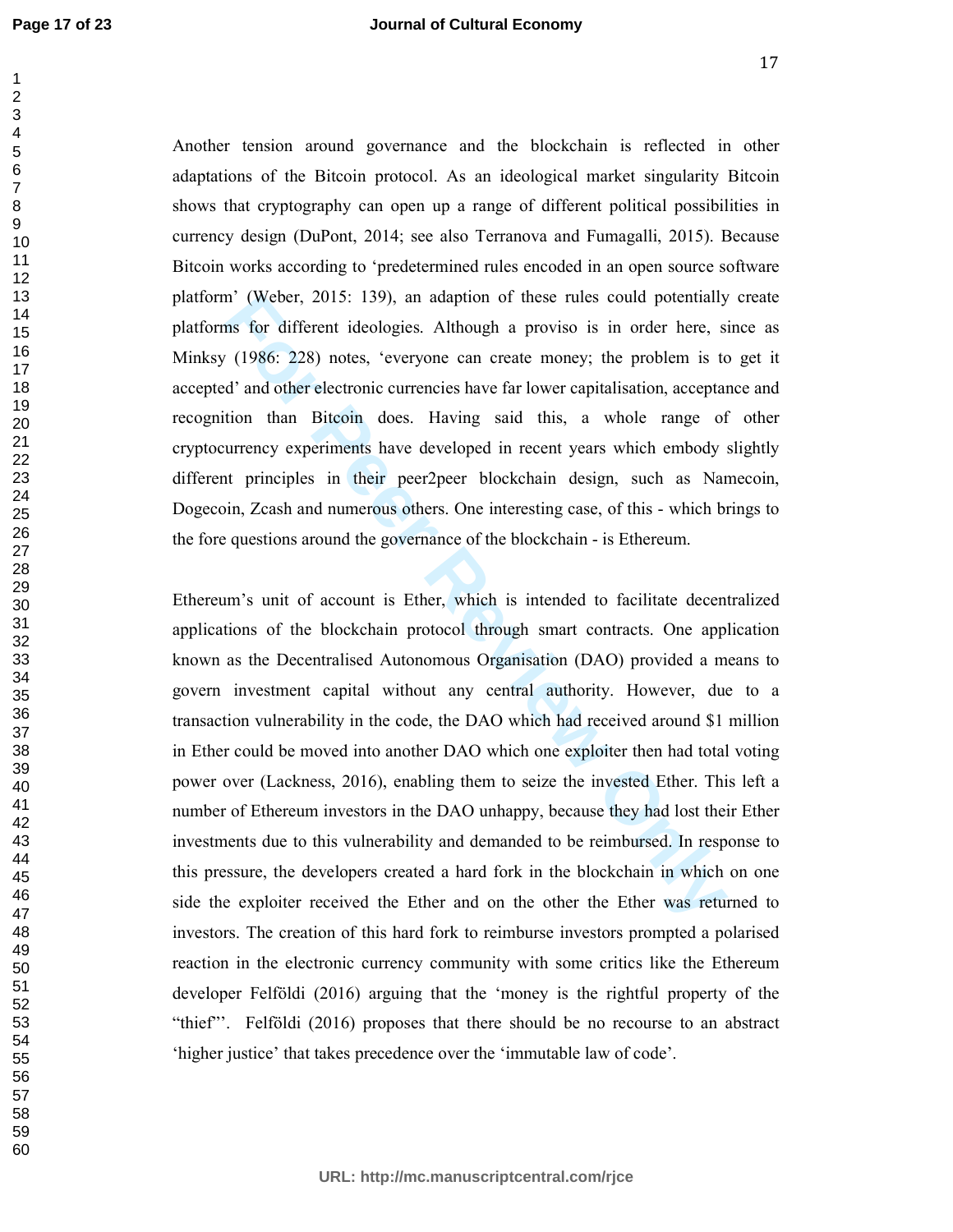This division and the resulting hard fork within the Ethereum blockchain illustrates how cryptocurrency communities can be divided by competing political ideals. For some participants' faith in the code as a 'just' system takes precedence over abstract normative concerns about 'justice' and fairness; while for others providing financial redress to victims of 'fraud' took precedence. The absence of any legal authority meant that the developers had to make a decision to resolve the dispute, and decided to fork the blockchain to respect 'honest' market investors against such hacks and reimburse the Ether that was lost. Thus as a politicised market singularity Bitcoin and cryptocurrencies can have fundamental political divisions that on occasion come to the fore in the absence of any central authority.

the blockchain to respect 'honest' market investors against such has<br>the field the Ether that was lost. Thus as a politicised market singularity Bitc<br>urrencies can have fundamental political divisions that on occasion c<br>in Cryptocurrencies then present an interesting case of political tensions around beliefs within singularities markets – particularly because they operate to a large extent beyond the province of the state (Karpik, 2010: 56). Questions of governance can become significant points of division in singularities markets and this political dimension is given little attention in Karpik's analysis. The Bitcoin market, in presenting an ideal of what an alternative monetary system might look like, is inevitably political. And this is also a key reason why, despite internal political divisions, its economic value has proven to be a great deal more durable than many sceptical commentators have predicted.

#### **Conclusion**

Bitcoin has assumed the status of a peculiar speculative asset (Burniske and White, 2016), one that also - although to a lesser degree - serves as a currency with which to purchase particular goods and services. Bitcoin retains a community of followers and has prompted numerous discussions in web forums around its status as an asset and its design.

There is an important ingredient missing from existing accounts of Bitcoin, which is addressed by focusing on how the Bitcoin market operates, and situating the politics surrounding it. Drawing on and developing Karpik's (2010) conception of market singularities has helped us to engage with the belief systems and judgment devices that underpin this speculative asset. Conventional economic readings that have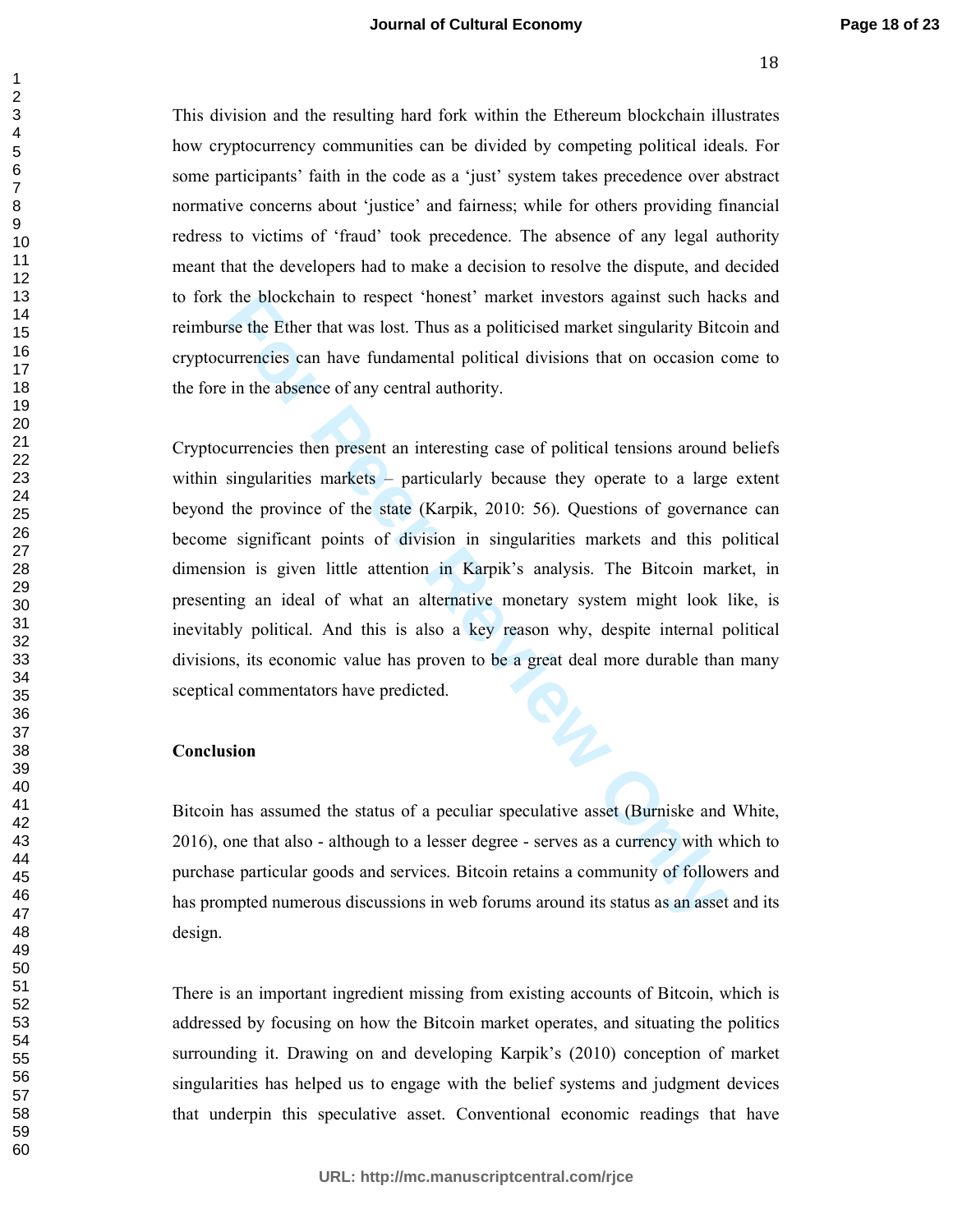# **Journal of Cultural Economy**

understood Bitcoin purely as a speculative bubble (Krugman, 2013a) follow the problematic tendency that Galbraith (2001: 79) notes, which is for economists to understand motivation in purely economic terms. In singularities markets there are other important sources of motivation at work, including political conviction.

Furthermore, the brief discussion of the Ethereum smart contract experiment suggests that there is considerable scope for further case study analysis of the belief systems underpinning different cryptocurrencies. Drawing on Karpik's (2010) framework, this paper provides an illustration of how the concept of market singularities might be fruitfully applied to different cryptocurrencies in the future, to examine the similarities and differences between them.

For external external external external external external external external external external external external external external external external external external external external external external external external ex While Karpik (2010) draws attention to the importance of beliefs in singularities markets, in the case of cryptocurrency we have seen that belief systems can also contain significant political differences within them. Indeed, the political divisions *within s*ingularities markets have thus far been a neglected area of investigation. The analysis of Bitcoin as a market singularity has also highlighted how the design and issuance of any monetary system is essentially political.

#### **REFERENCES**

- ALDRIDGE, J. & DÉCARY-HÉTU (2014) 'Not an Ebay for drugs': the cryptomarket 'Silk Road' as a paradigm shifting criminal innovation', *Working Paper*, 13 May.
- ALI, R. (2014) 'The economics of digital currencies', *Bank of England*, Quarterly Bulletin, Q3.
- BAUMOL, W. J. (1987) 'Unnatural value: or art investment as floating crap game', *American Economic Review*, vol. 76, no. 2, pp. 10-14.
- BURLING, R. (1962) 'Theories and the study of economic anthropology', *American Anthropologist* 64(4): 802-821.
- BLOOMBERG (2013) 'China bans financial companies from Bitcoin transactions', *Bloomberg News*, 5 December http://www.bloomberg.com/news/articles/2013- 12-05/china-s-pboc-bans-financial-companies-from-bitcoin-transactions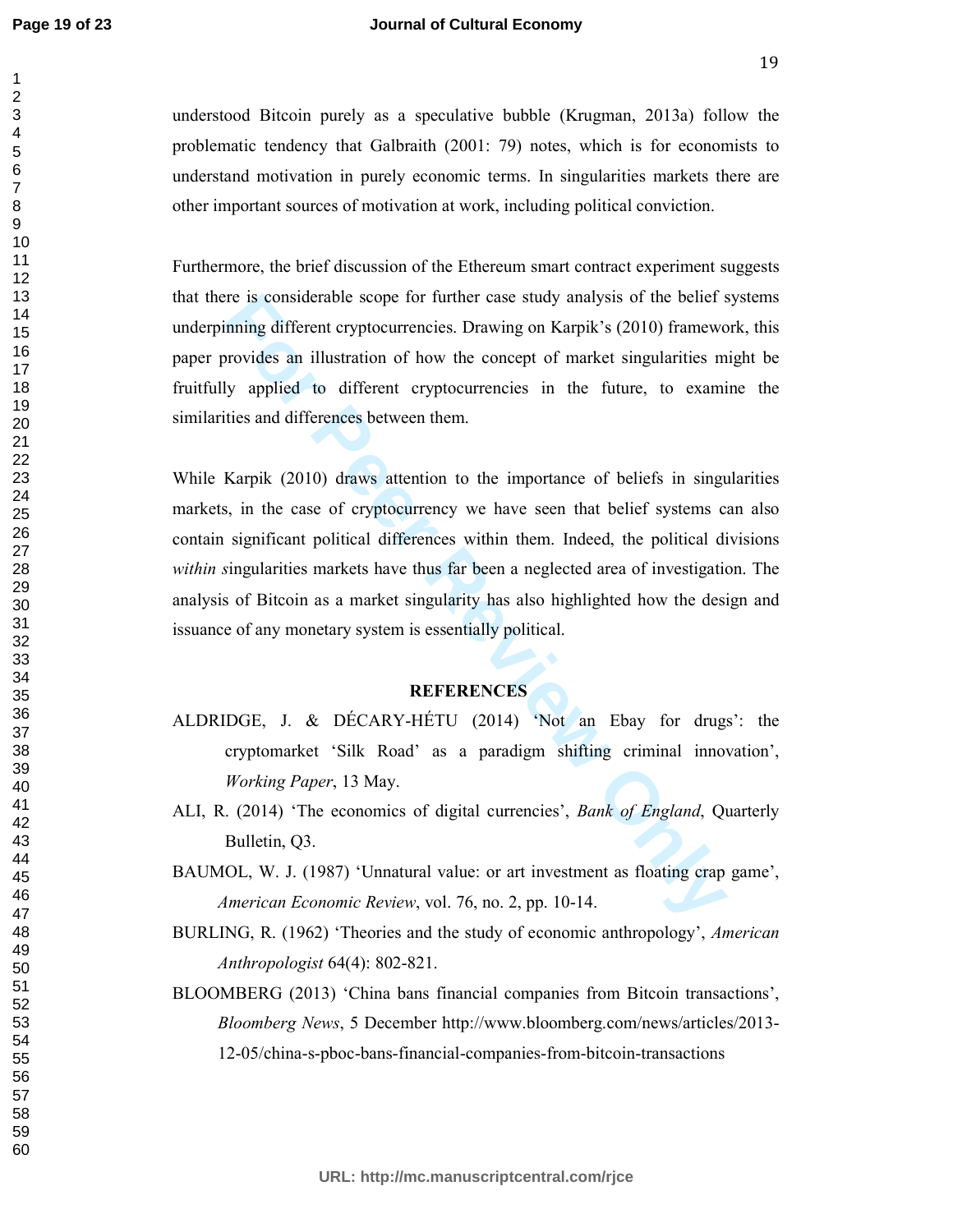- BÖHME, R., CHRISTIN, N., EDELMAN, B. & MOORE, T. (2015) 'Bitcoin: economics, technology and governance', *Journal of Economic Perspectives*, vol. 29, no. 2, pp. 213-238.
- BOVAIRD, C. (2016) 'On high seas of Bitcoin trading, whales still make waves', *CoinDesk*, 14 September http://www.coindesk.com/high-seas-bitcoin-tradingwhales-still-make-waves/
- BURNISKE, C. & WHITE, A. (2016) *Bitcoin: ringing the bell for a new asset class*, Research White Paper, Ark Invest + Coinbase, New York and San Francisco.
- CALISKAN, K. (2007) 'Price as a market device: cotton trading in Izmir Mercantile Exchange', *Sociological Review*, vol. 55, no. s2, pp. 241-260.
- CHEAH, E. & FRY, J. (2015) 'Speculative bubbles in Bitcoin markets? An empirical investigation into the fundamental value of Bitcoin', *Economics Letters*, vol. 130, pp. 32-36.
- COIN DESK (2016) Bitcoin Price Index Chart http://www.coindesk.com/price/
- COIN DESK (2016a) 'Making sense of Bitcoin's divisive block size debate', 19 January

http://www.coindesk.com/making-sense-block-size-debate-bitcoin/

- DODD, N. (2012) Simmel's perfect money: Fiction, sociology and utopia in *The Philosophy of Money*', *Theory, Culture & Society*, vol. 29, no. 7-8, pp. 146- 176.
- ISKE, C. & WHITE, A. (2016) *Bitcoin: ringing the bell for a new asses*<br>esearch White Paper, Ark Invest + Coinbase, New York and San Franci<br>KAN, K. (2007) 'Price as a market device: cotton trading in Izmir Me<br>ixchange', *S* DUPONT, Q. (2014) 'The politics of cryptography: Bitcoin and the ordering machines', *The Journal of Peer Production*, vol. 1, no. 4 http://peerproduction.net/issues/issue-4-value-and-currency/peer-reviewedarticles/the-politics-of-cryptography-bitcoin-and-the-ordering-machines/
- ECB (European Central Bank) (2012) *Virtual Currency Schemes*, European Central Bank, Frankfurt, Germany ENNIS, P. (2016) 'An analysis of Bitcoin's scaling debate', *Coin Desk*, May 16

http://www.coindesk.com/anatomy-bitcoin-scaling-debate/

ENNIS, P. (2016) 'An anatomy of Bitcoin's great scaling debate', *CoinDesk*, May 15.

- FËFOLDI, Z. (2016) 'A tale of two chains', *Decentralize Today*, 24 July https://decentralize.today/a-tale-of-two-chains-3f6d58a9df4a#.xz567fg5i
- FINANCIAL TIMES (2014) 'FT predictions: the world in 2015', 30 December http://www.ft.com/cms/s/2/fb55f168-807f-11e4-872b-

00144feabdc0.html#axzz4AWH1l500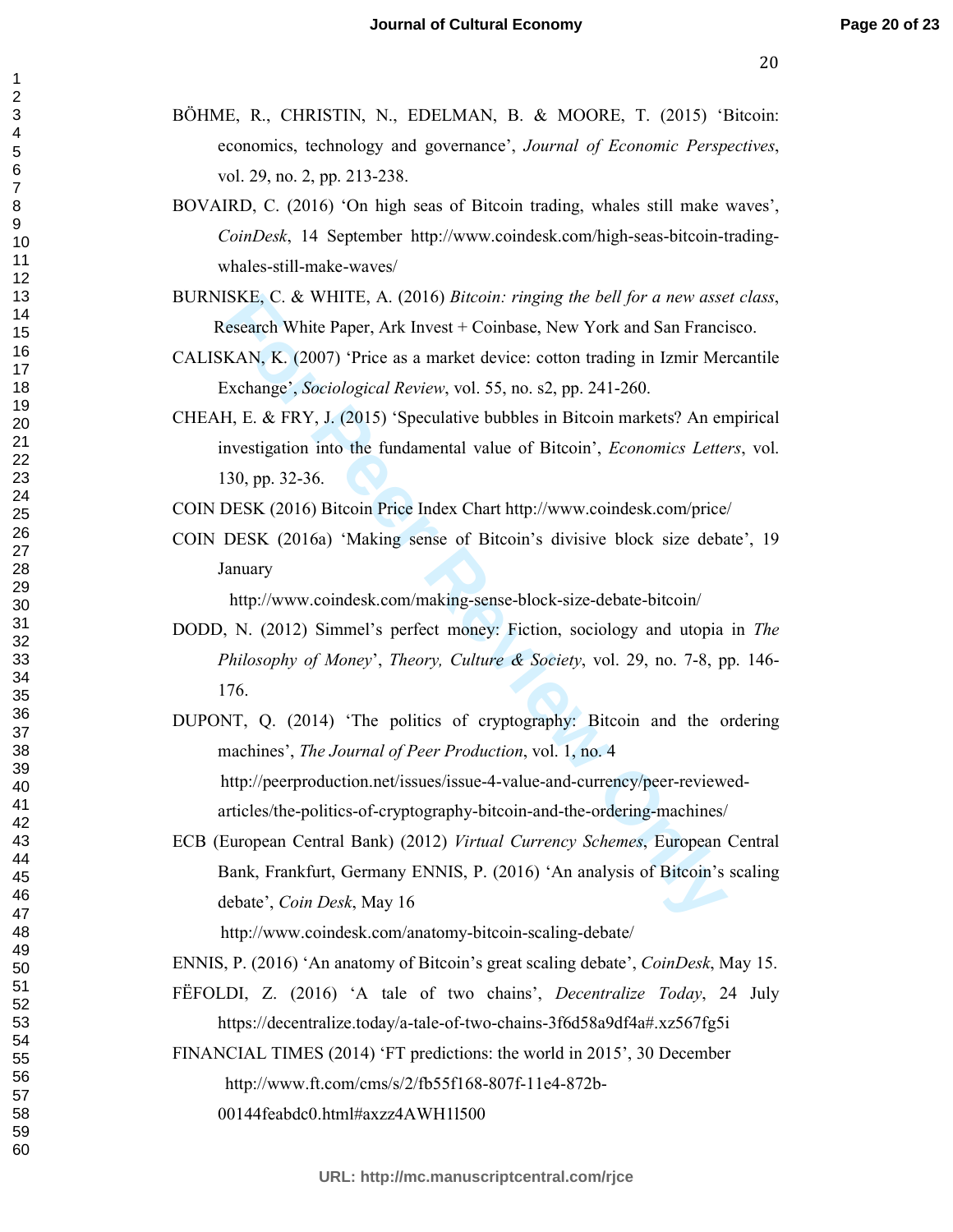#### **Journal of Cultural Economy**

- FINCEN (Department of the Treasury Financial Crimes Enforcement Network) (2013) 'Application of FinCEN's regulations to persons administering, exchanging, or using virtual currencies', *Guidance* FIN-2013G001, March 18.
	- FOLEY, S. (2013) 'Bitcoin endorsed by top hedge fund manager', *Financial Times*, October 24

http://www.ft.com/cms/s/0/5e972afe-3cce-11e3-a8c4-

00144feab7de.html#axzz4BC0Rafbp

- GALBRAITH, J. (2001) *The Essential Galbraith*, Mariner Books, New York, USA.
- 101441eab/de.html#axzz4BC0Rafbp<br>RAITH, J. (2001) *The Essential Galbratih*, Mariner Books, New York, IA, D., TESSONE, C. J., MAVRODIEV, P. & PERONY (2014) <sup>1</sup>The<br>races of bubbles: feedback cycles between socio-economic sig GARCIA, D., TESSONE, C. J., MAVRODIEV, P. & PERONY (2014) 'The digital traces of bubbles: feedback cycles between socio-economic signals in the Bitcoin economy', *Journal of the Royal Society Interface*, vol. 11 https://arxiv.org/pdf/1408.1494v1.pdf
- GOLUMBIA, D. (2016) *The Politics of Bitcoin: Software as Right-Wing Extremism*, Forerunners: Ideas First, University of Minnesota Press.
- GOLUMBIA, D. (2015) 'Bitcoin as politics: distributed right-wing extremism' in *MoneyLab Reader*, eds., G. Lovink, N. Tkacz & P. De Vreies, INC Reader #10, pp. 117-131.
- GREENBERG, A. (2014) 'Bitcoin's price plummets as Mt. Gox goes dark, with massive hack rumoured', *Forbes*, February 25.
- GRINBERG, R. (2011) 'Bitcoin: an innovative alternative digital currency', *Hastings Science and Technology Law Journal*, vol. 4, no. 1, pp. 159-208.
- GUYER, J. I. (2004) *Marginal Gains: Monetary Transactions in Atlantic Africa*, The University of Chicago Press, London.
- HAMILL, C. (1987) 'From crossbows to cryptography: techno-thwarting the state', *Future of Freedom Conference*, November 1987 https://c4ss.org/content/23697
- HAYEK F. (1976) *Denationalisation of Money: The Argument Refined*, The Institute of Economic Affairs, London.
- HEALY, K. (2011) 'Judgment and distinction', 'Review Symposium: *Valuing the Unique: The Economic of Singularities*' Princeton. Princeton University Press, 2010', *Socio Economic Review*, May 12, pp. 1-14.
- HEARN, M. (2016) 'The resolution of the Bitcoin experiment', *Medium*  https://medium.com/@octskyward/the-resolution-of-the-bitcoin-experimentdabb30201f7#.w6qwclsr6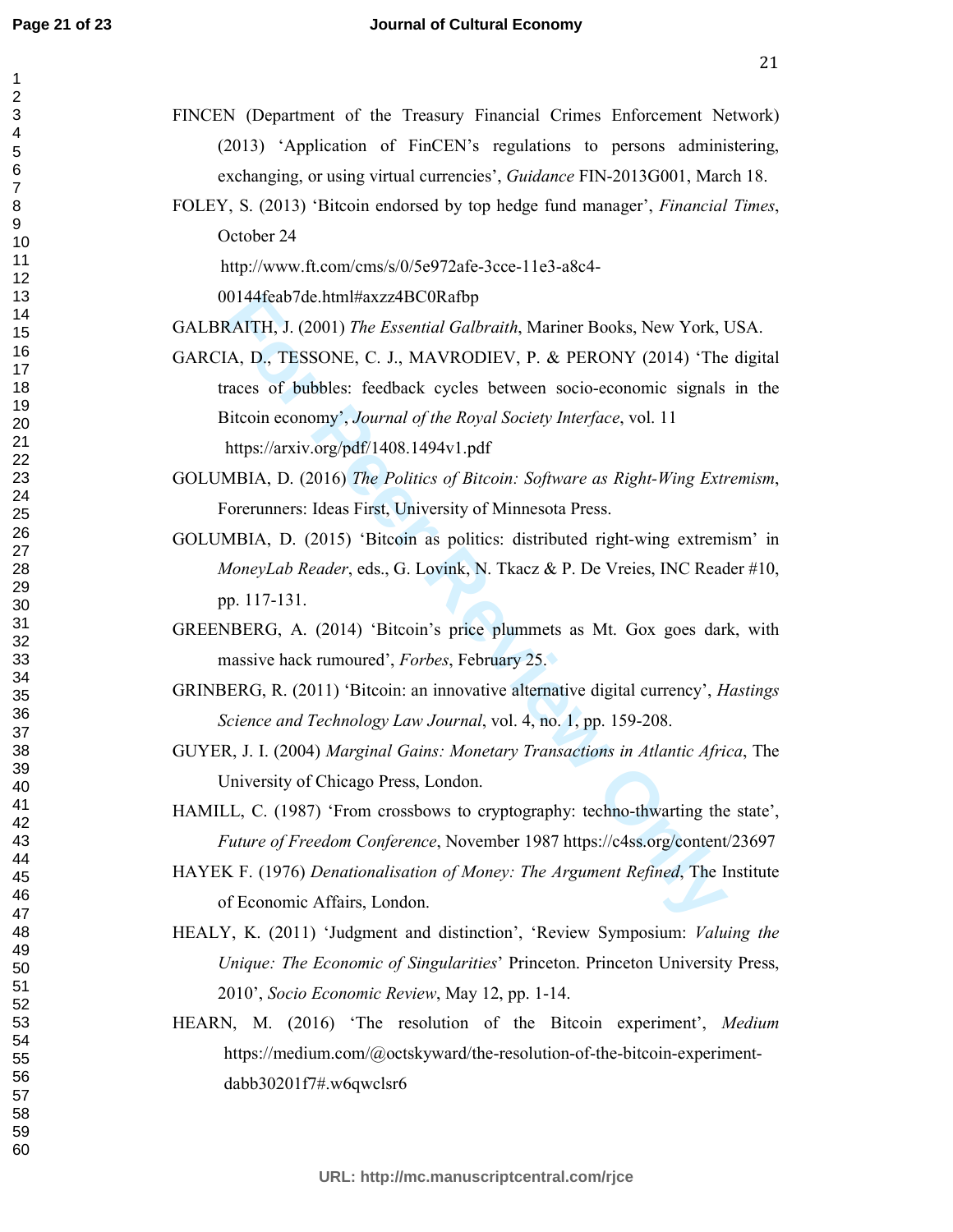- KAMINSKI, J. C. & GLOOR, P. A. (2016) 'Nowcasting the Bitcoin market with Twitter signals', *Working Paper*  https://128.84.21.199/pdf/1406.7577v1.pdf
- KARPIK, L. (2010) *Valuing the Unique: The Economics of Singularities*, Princeton University Press, Princeton.
- KIRSHNER, J. (2010) 'Money is politics', *Review of International Political Economy*, vol. 10, no. 4, pp. 645-660.
- KNIGHT, S. (2016) 'The Bouvier affair', *The New Yorker*, February 8 & 15.
- KRUGMAN, P. (2013a) 'Bitcoin is evil', *The New York Times*, 28 December http://krugman.blogs.nytimes.com/2013/12/28/bitcoin-is-evil/
- KRUGMAN, P. (2013b) 'Fiat currency is backed by men with guns whereas Bitcoin is not so why should this thing have any value', Business Insider Interview, *You Tube clip*

https://www.youtube.com/watch?v=aOSSnKmrSmo

- conomy, vol. 10, no. 4, pp. 643-660.<br> **FT, S.** (2016) 'The Bouvier affair', *The New Yorker*, February 8 & 15.<br>
MAN, P. (2013a) 'Bitcoin is evil', *The New York Times*, 28 December<br>
http://krugman.blogs.nytimes.com/2013/12 LACKNESS, J. (2016) 'A hacker's view of the Ethereum fork: short background on Ethereum and theDAO hack', *Decentralize Today*, 19 July https://decentralize.today/a-hackers-view-of-the-ethereum-fork-32baba938eef#.qbt6hxom3
- MAURER, B., NELMS, T. C. & SWARTZ, L. (2013) 'When perhaps the real problem is money itself: the practical materiality of Bitcoin', *Social Semiotics*, vol. 23, no. 2, pp. 261-277.
- MEIKLEJOHN, S., POMOROLE, M., JORDAN, G., LEVCHENKO, K., McCOY, D., VOELKER, G. M. & SAVAGE, S. (2013) 'A fistful of Bitcoins: characterizing payments among men with no names', *Working Paper* http://cseweb.ucsd.edu/~smeiklejohn/files/imc13.pdf
- MENGER, C. (2007) *Principles of Economics*, Ludwig Von Mises Institute, Albama.
- MINSKY, H. (1986) *Stabilizing an Unstable Economy*, McGraw-Hill Education, London.
- MOORE, T. & CHRISTIN, N. (2013) 'Beware the middleman: empirical analysis of Bitcoin-exchange risk', *Working Paper* http://fc13.ifca.ai/proc/1-2.pdf
- NAKAMOTO, S. (2009) 'Bitcoin: a peer-to-Peer electronic cash system', http://bitcoin.org/bitcoin.pdf
- NAKAMOTO, S. (2014) *The Book of Satoshi*, ed., Champage, P., e53 Publishing LLC, USA.

**URL: http://mc.manuscriptcentral.com/rjce**